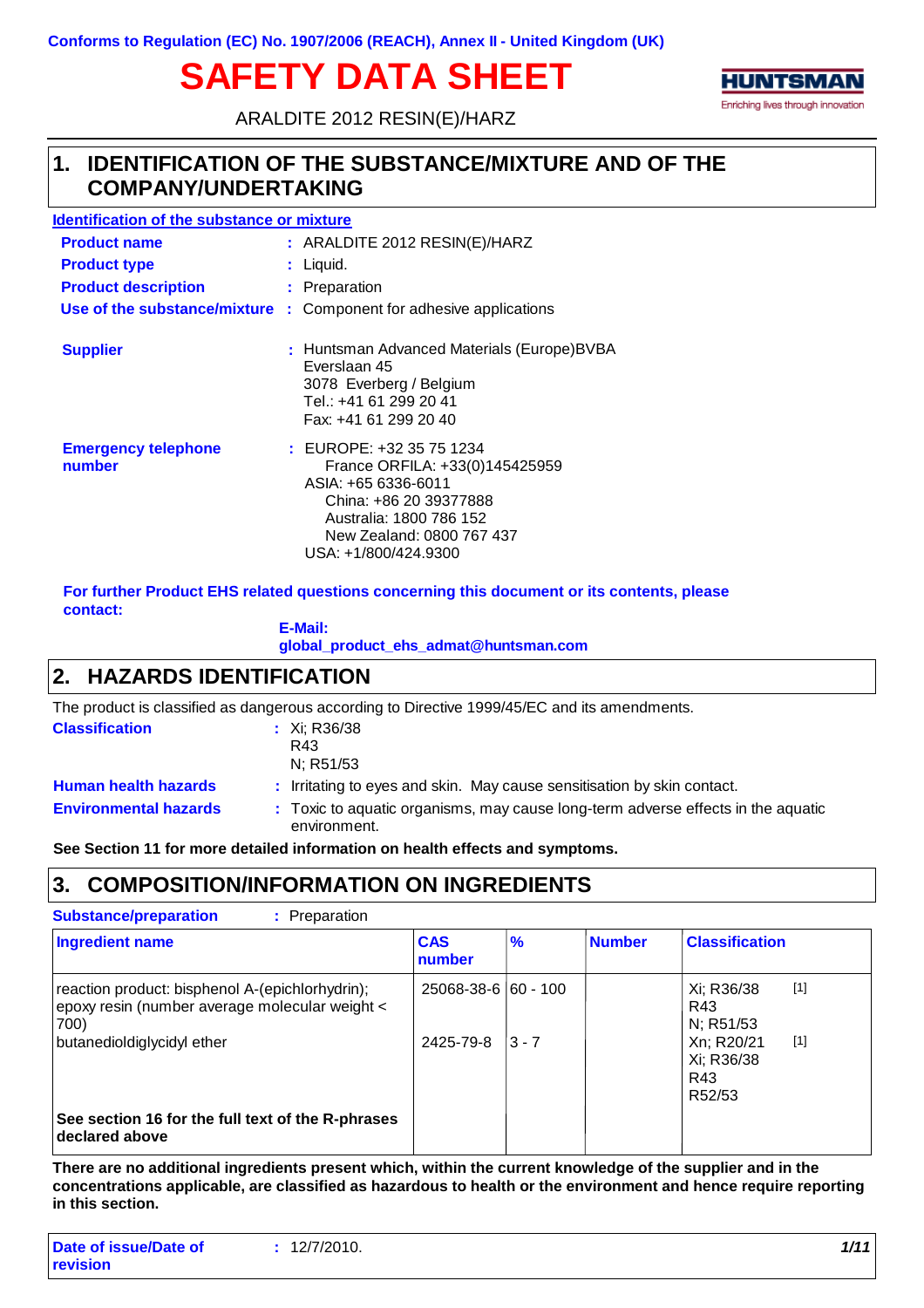# **3. COMPOSITION/INFORMATION ON INGREDIENTS**

[1] Substance classified with a health or environmental hazard

[2] Substance with a workplace exposure limit

[3] PBT-substance

[4] vPvB-substance

**Occupational exposure limits, if available, are listed in Section 8.**

#### **4. FIRST AID MEASURES**

| <b>First-aid measures</b>         |                                                                                                                                                                                                                                                                                                                                                                                                                                                                                                                                                                                                                                                                                                                                                                                                                              |
|-----------------------------------|------------------------------------------------------------------------------------------------------------------------------------------------------------------------------------------------------------------------------------------------------------------------------------------------------------------------------------------------------------------------------------------------------------------------------------------------------------------------------------------------------------------------------------------------------------------------------------------------------------------------------------------------------------------------------------------------------------------------------------------------------------------------------------------------------------------------------|
| <b>Inhalation</b>                 | : Remove victim to fresh air and keep at rest in a position comfortable for breathing. If<br>not breathing, if breathing is irregular or if respiratory arrest occurs, provide artificial<br>respiration or oxygen by trained personnel. It may be dangerous to the person<br>providing aid to give mouth-to-mouth resuscitation. Get medical attention if adverse<br>health effects persist or are severe. If unconscious, place in recovery position and get<br>medical attention immediately. Maintain an open airway. Loosen tight clothing such<br>as a collar, tie, belt or waistband. In case of inhalation of decomposition products in a<br>fire, symptoms may be delayed. The exposed person may need to be kept under<br>medical surveillance for 48 hours.                                                       |
| <b>Ingestion</b>                  | : Wash out mouth with water. Remove dentures if any. Remove victim to fresh air and<br>keep at rest in a position comfortable for breathing. If material has been swallowed<br>and the exposed person is conscious, give small quantities of water to drink. Stop if<br>the exposed person feels sick as vomiting may be dangerous. Do not induce vomiting<br>unless directed to do so by medical personnel. If vomiting occurs, the head should be<br>kept low so that vomit does not enter the lungs. Get medical attention if adverse<br>health effects persist or are severe. Never give anything by mouth to an unconscious<br>person. If unconscious, place in recovery position and get medical attention<br>immediately. Maintain an open airway. Loosen tight clothing such as a collar, tie, belt<br>or waistband. |
| <b>Skin contact</b>               | : Flush contaminated skin with plenty of water. Remove contaminated clothing and<br>shoes. Wash contaminated clothing thoroughly with water before removing it, or wear<br>gloves. Continue to rinse for at least 10 minutes. Get medical attention. In the event<br>of any complaints or symptoms, avoid further exposure. Wash clothing before reuse.<br>Clean shoes thoroughly before reuse.                                                                                                                                                                                                                                                                                                                                                                                                                              |
| <b>Eye contact</b>                | Immediately flush eyes with plenty of water, occasionally lifting the upper and lower<br>eyelids. Check for and remove any contact lenses. Continue to rinse for at least 10<br>minutes. Get medical attention.                                                                                                                                                                                                                                                                                                                                                                                                                                                                                                                                                                                                              |
| <b>Protection of first-aiders</b> | : No action shall be taken involving any personal risk or without suitable training. It may<br>be dangerous to the person providing aid to give mouth-to-mouth resuscitation. Wash<br>contaminated clothing thoroughly with water before removing it, or wear gloves.                                                                                                                                                                                                                                                                                                                                                                                                                                                                                                                                                        |
| <b>Notes to physician</b>         | : In case of inhalation of decomposition products in a fire, symptoms may be delayed.<br>The exposed person may need to be kept under medical surveillance for 48 hours.                                                                                                                                                                                                                                                                                                                                                                                                                                                                                                                                                                                                                                                     |

**See Section 11 for more detailed information on health effects and symptoms.**

# **5. FIRE-FIGHTING MEASURES**

| <b>Extinguishing media</b>                         |                                                                                                                                                                                                                                                                                                                                                                                                                                                                                 |
|----------------------------------------------------|---------------------------------------------------------------------------------------------------------------------------------------------------------------------------------------------------------------------------------------------------------------------------------------------------------------------------------------------------------------------------------------------------------------------------------------------------------------------------------|
| <b>Suitable</b>                                    | : Use an extinguishing agent suitable for the surrounding fire.                                                                                                                                                                                                                                                                                                                                                                                                                 |
| <b>Not suitable</b>                                | : None known.                                                                                                                                                                                                                                                                                                                                                                                                                                                                   |
| <b>Special exposure hazards</b>                    | : In a fire or if heated, a pressure increase will occur and the container may burst.<br>Promptly isolate the scene by removing all persons from the vicinity of the incident if<br>there is a fire. No action shall be taken involving any personal risk or without suitable<br>training. This material is toxic to aquatic organisms. Fire water contaminated with this<br>material must be contained and prevented from being discharged to any waterway,<br>sewer or drain. |
| <b>Hazardous thermal</b><br>decomposition products | : Carbon oxides, Burning produces obnoxious and toxic fumes.                                                                                                                                                                                                                                                                                                                                                                                                                    |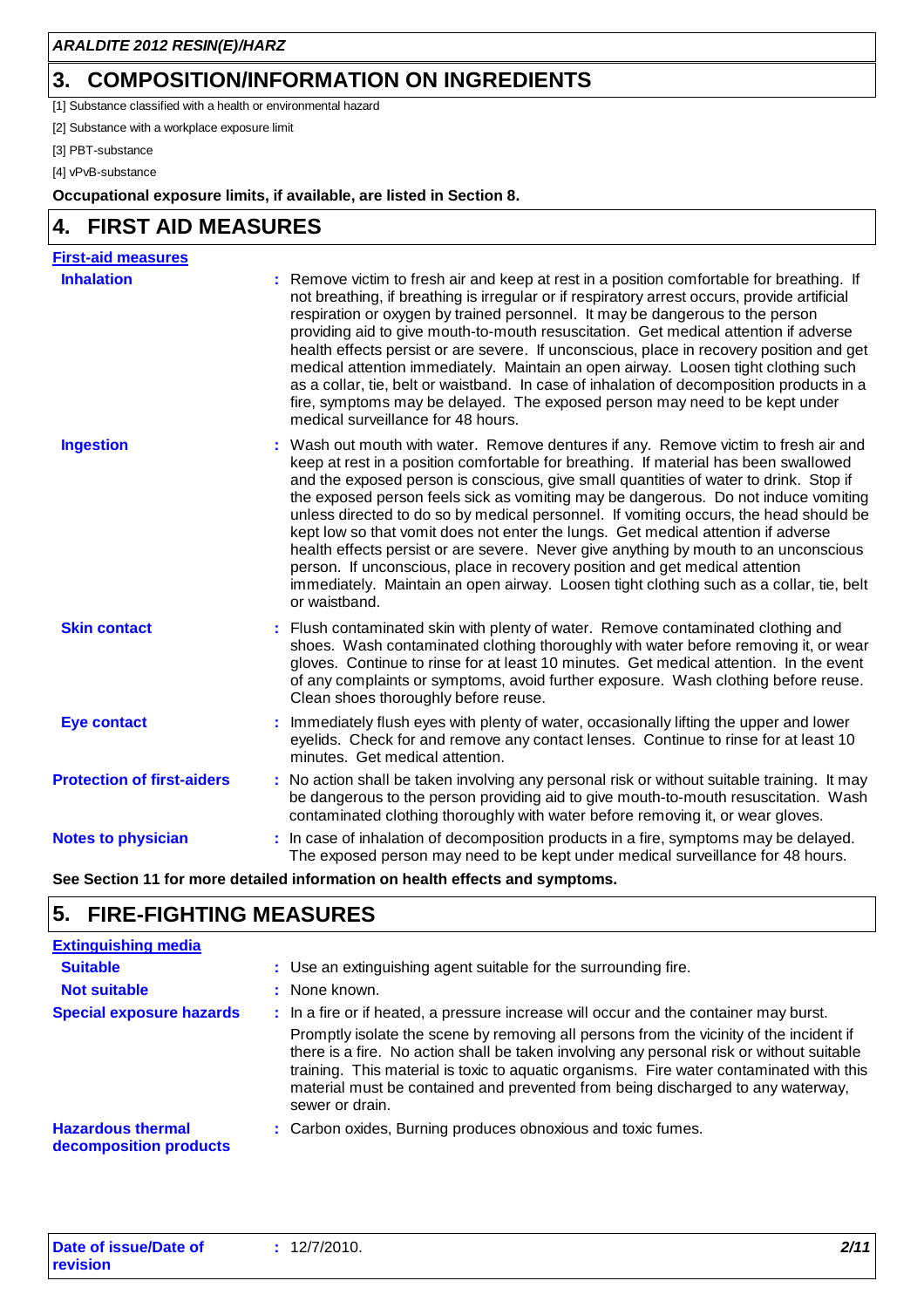# **5. FIRE-FIGHTING MEASURES**

| TINE TIOHTING MEADONES                                                                                                                                                                                                                                                                                                                                                                                                            |                                                                                                                                                                                                                                                                                                                                                                                                                                                                                                                                                                                                 |  |  |  |  |
|-----------------------------------------------------------------------------------------------------------------------------------------------------------------------------------------------------------------------------------------------------------------------------------------------------------------------------------------------------------------------------------------------------------------------------------|-------------------------------------------------------------------------------------------------------------------------------------------------------------------------------------------------------------------------------------------------------------------------------------------------------------------------------------------------------------------------------------------------------------------------------------------------------------------------------------------------------------------------------------------------------------------------------------------------|--|--|--|--|
| <b>Special protective</b><br>: Fire-fighters should wear appropriate protective equipment and self-contained<br>equipment for fire-fighters<br>breathing apparatus (SCBA) with a full face-piece operated in positive pressure mode.<br>Clothing for fire-fighters (including helmets, protective boots and gloves) conforming<br>to European standard EN 469 will provide a basic level of protection for chemical<br>incidents. |                                                                                                                                                                                                                                                                                                                                                                                                                                                                                                                                                                                                 |  |  |  |  |
| 6.                                                                                                                                                                                                                                                                                                                                                                                                                                | <b>ACCIDENTAL RELEASE MEASURES</b>                                                                                                                                                                                                                                                                                                                                                                                                                                                                                                                                                              |  |  |  |  |
| <b>Personal precautions</b>                                                                                                                                                                                                                                                                                                                                                                                                       | : No action shall be taken involving any personal risk or without suitable training.<br>Evacuate surrounding areas. Keep unnecessary and unprotected personnel from<br>entering. Do not touch or walk through spilt material. Avoid breathing vapour or mist.<br>Provide adequate ventilation. Wear appropriate respirator when ventilation is<br>inadequate. Put on appropriate personal protective equipment (see Section 8).                                                                                                                                                                 |  |  |  |  |
| <b>Environmental precautions</b>                                                                                                                                                                                                                                                                                                                                                                                                  | : Avoid dispersal of spilt material and runoff and contact with soil, waterways, drains<br>and sewers. Inform the relevant authorities if the product has caused environmental<br>pollution (sewers, waterways, soil or air). Water polluting material. May be harmful to<br>the environment if released in large quantities.                                                                                                                                                                                                                                                                   |  |  |  |  |
| <b>Methods for cleaning up</b>                                                                                                                                                                                                                                                                                                                                                                                                    |                                                                                                                                                                                                                                                                                                                                                                                                                                                                                                                                                                                                 |  |  |  |  |
| <b>Small spill</b>                                                                                                                                                                                                                                                                                                                                                                                                                | : Stop leak if without risk. Move containers from spill area. Dilute with water and mop<br>up if water-soluble. Alternatively, or if water-insoluble, absorb with an inert dry<br>material and place in an appropriate waste disposal container. Dispose of via a<br>licensed waste disposal contractor.                                                                                                                                                                                                                                                                                        |  |  |  |  |
| <b>Large spill</b>                                                                                                                                                                                                                                                                                                                                                                                                                | Stop leak if without risk. Move containers from spill area. Approach the release from<br>upwind. Prevent entry into sewers, water courses, basements or confined areas.<br>Wash spillages into an effluent treatment plant or proceed as follows. Contain and<br>collect spillage with non-combustible, absorbent material e.g. sand, earth, vermiculite<br>or diatomaceous earth and place in container for disposal according to local<br>regulations. Dispose of via a licensed waste disposal contractor. Contaminated<br>absorbent material may pose the same hazard as the spilt product. |  |  |  |  |

# **HANDLING AND STORAGE 7.**

| <b>Handling</b>                                                             | : Put on appropriate personal protective equipment (see Section 8). Eating, drinking<br>and smoking should be prohibited in areas where this material is handled, stored and<br>processed. Workers should wash hands and face before eating, drinking and<br>smoking. Remove contaminated clothing and protective equipment before entering<br>eating areas. Persons with a history of skin sensitization problems should not be<br>employed in any process in which this product is used. Do not get in eyes or on skin<br>or clothing. Do not ingest. Avoid breathing vapour or mist. Avoid release to the<br>environment. Refer to special instructions/safety data sheet. Keep in the original<br>container or an approved alternative made from a compatible material, kept tightly<br>closed when not in use. Empty containers retain product residue and can be<br>hazardous. Do not reuse container. |
|-----------------------------------------------------------------------------|--------------------------------------------------------------------------------------------------------------------------------------------------------------------------------------------------------------------------------------------------------------------------------------------------------------------------------------------------------------------------------------------------------------------------------------------------------------------------------------------------------------------------------------------------------------------------------------------------------------------------------------------------------------------------------------------------------------------------------------------------------------------------------------------------------------------------------------------------------------------------------------------------------------|
| <b>Storage</b>                                                              | : Store between the following temperatures: 2 to $40^{\circ}$ C (35.6 to 104 $^{\circ}$ F). Store in<br>accordance with local regulations. Store in original container protected from direct<br>sunlight in a dry, cool and well-ventilated area, away from incompatible materials (see<br>section 10) and food and drink. Keep container tightly closed and sealed until ready<br>for use. Containers that have been opened must be carefully resealed and kept<br>upright to prevent leakage. Do not store in unlabelled containers. Use appropriate<br>containment to avoid environmental contamination.                                                                                                                                                                                                                                                                                                  |
| <b>Storage hazard class</b><br><b>Huntsman Advanced</b><br><b>Materials</b> | : Storage class 10, Environmentally hazardous liquids                                                                                                                                                                                                                                                                                                                                                                                                                                                                                                                                                                                                                                                                                                                                                                                                                                                        |
| <b>Packaging materials</b>                                                  |                                                                                                                                                                                                                                                                                                                                                                                                                                                                                                                                                                                                                                                                                                                                                                                                                                                                                                              |
| <b>Recommended</b>                                                          | : Use original container.                                                                                                                                                                                                                                                                                                                                                                                                                                                                                                                                                                                                                                                                                                                                                                                                                                                                                    |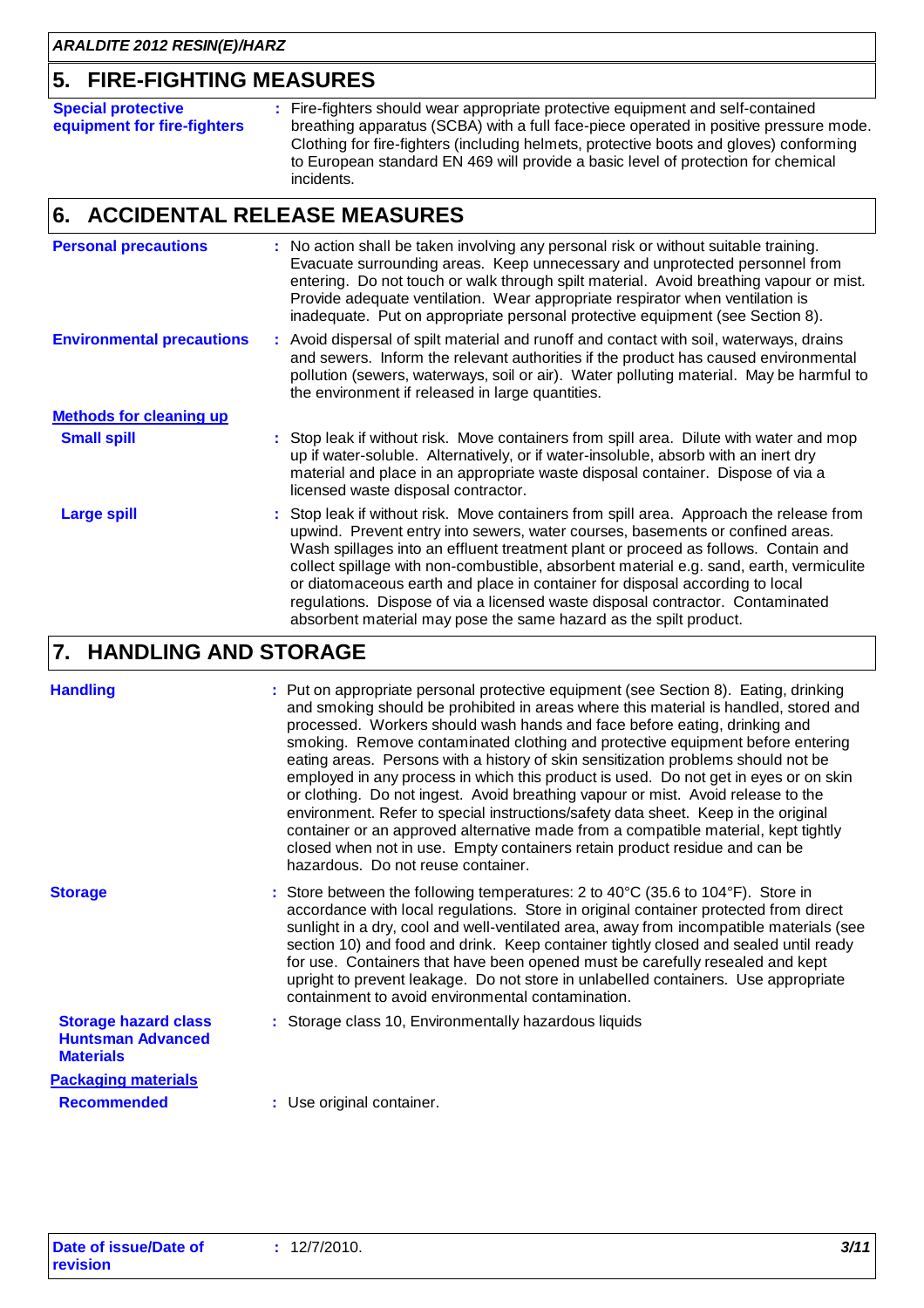# **8. EXPOSURE CONTROLS/PERSONAL PROTECTION**

| <b>Exposure limit values</b>                    |                                                                                                                                                                                                                                                                                                                                                                                                                                                                                                                            |
|-------------------------------------------------|----------------------------------------------------------------------------------------------------------------------------------------------------------------------------------------------------------------------------------------------------------------------------------------------------------------------------------------------------------------------------------------------------------------------------------------------------------------------------------------------------------------------------|
| <b>Ingredient name</b>                          | <b>Occupational exposure limits</b>                                                                                                                                                                                                                                                                                                                                                                                                                                                                                        |
| No exposure limit value known.                  |                                                                                                                                                                                                                                                                                                                                                                                                                                                                                                                            |
| <b>Recommended monitoring</b><br>procedures     | If this product contains ingredients with exposure limits, personal, workplace<br>atmosphere or biological monitoring may be required to determine the effectiveness<br>of the ventilation or other control measures and/or the necessity to use respiratory<br>protective equipment. Reference should be made to European Standard EN 689 for<br>methods for the assessment of exposure by inhalation to chemical agents and<br>national guidance documents for methods for the determination of hazardous<br>substances. |
| <b>Exposure controls</b>                        |                                                                                                                                                                                                                                                                                                                                                                                                                                                                                                                            |
| <b>Occupational exposure</b><br><b>controls</b> | No special ventilation requirements. Good general ventilation should be sufficient to<br>control worker exposure to airborne contaminants. If this product contains ingredients<br>with exposure limits, use process enclosures, local exhaust ventilation or other<br>engineering controls to keep worker exposure below any recommended or statutory<br>limits.                                                                                                                                                          |
| <b>Hygiene measures</b>                         | Wash hands, forearms and face thoroughly after handling chemical products, before<br>eating, smoking and using the lavatory and at the end of the working period.<br>Appropriate techniques should be used to remove potentially contaminated clothing.<br>Contaminated work clothing should not be allowed out of the workplace. Wash<br>contaminated clothing before reusing. Ensure that eyewash stations and safety<br>showers are close to the workstation location.                                                  |
| <b>Respiratory protection</b>                   | : Use a properly fitted, air-purifying or air-fed respirator complying with an approved<br>standard if a risk assessment indicates this is necessary. Respirator selection must<br>be based on known or anticipated exposure levels, the hazards of the product and the<br>safe working limits of the selected respirator.                                                                                                                                                                                                 |
| <b>Hand protection</b>                          | : Material of gloves for long term application (BTT>480min):                                                                                                                                                                                                                                                                                                                                                                                                                                                               |
|                                                 | (BTT = Break Through Time)                                                                                                                                                                                                                                                                                                                                                                                                                                                                                                 |
|                                                 | Ethyl Vinyl Alcohol Laminate (EVAL), butyl rubber                                                                                                                                                                                                                                                                                                                                                                                                                                                                          |
|                                                 | Material of gloves for short term/splash application (10min <btt<480min):< td=""></btt<480min):<>                                                                                                                                                                                                                                                                                                                                                                                                                          |
|                                                 | neoprene, nitrile rubber                                                                                                                                                                                                                                                                                                                                                                                                                                                                                                   |
|                                                 | Use gloves approved to relevant standards e.g. EN 374 (Europe), F739 (US).<br>Suitability and durability of a glove is dependent on usage, e.g. frequency and<br>duration of contact, chemical resistance of glove material and dexterity. Always seek<br>advice from glove suppliers.<br>Additional information can be found for instance at www.gisbau.de.                                                                                                                                                               |
| <b>Eye protection</b>                           | Safety eyewear complying with an approved standard should be used when a risk<br>assessment indicates this is necessary to avoid exposure to liquid splashes, mists or<br>dusts.                                                                                                                                                                                                                                                                                                                                           |
| <b>Skin protection</b>                          | : Personal protective equipment for the body should be selected based on the task<br>being performed and the risks involved and should be approved by a specialist before<br>handling this product.                                                                                                                                                                                                                                                                                                                        |
| <b>Environmental exposure</b><br>controls       | Emissions from ventilation or work process equipment should be checked to ensure<br>they comply with the requirements of environmental protection legislation. In some<br>cases, fume scrubbers, filters or engineering modifications to the process equipment<br>will be necessary to reduce emissions to acceptable levels.                                                                                                                                                                                              |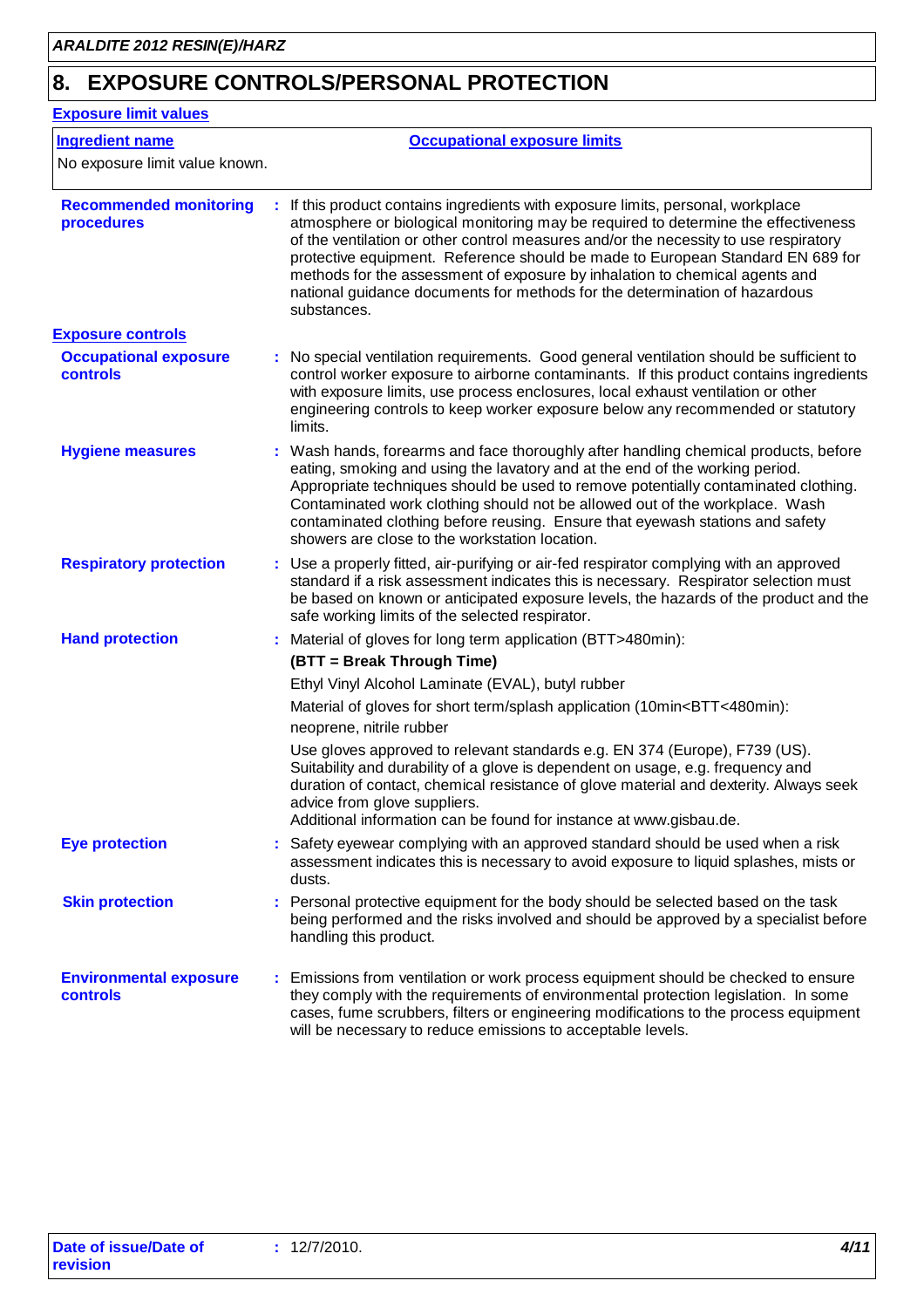# **PHYSICAL AND CHEMICAL PROPERTIES 9.**

| <b>General information</b>          |                                                                                |    |       |  |  |  |  |
|-------------------------------------|--------------------------------------------------------------------------------|----|-------|--|--|--|--|
| <b>Appearance</b>                   |                                                                                |    |       |  |  |  |  |
| <b>Physical state</b>               | $:$ Liquid.                                                                    |    |       |  |  |  |  |
| <b>Colour</b>                       | : Yellowish.                                                                   |    |       |  |  |  |  |
| <b>Odour</b>                        | $:$ Slight                                                                     |    |       |  |  |  |  |
|                                     | Important health, safety and environmental information                         |    |       |  |  |  |  |
| pH                                  | Water<br>: 6 [Conc. $% w/w$ ]: 50%]                                            | 20 | deg C |  |  |  |  |
| <b>Boiling point</b>                | : >200°C (>392°F)                                                              |    |       |  |  |  |  |
| <b>Flash point</b>                  | : Closed cup: >200°C (>392°F) [DIN 51758 EN 22719 (Pensky-Martens Closed Cup)] |    |       |  |  |  |  |
| <b>Decomposition</b><br>temperature | : >200°C (>392°F)                                                              |    |       |  |  |  |  |
| <b>Vapour pressure</b>              | : <0.0002 kPa (<0.0015 mm Hg) [20°C]                                           | 20 | deg C |  |  |  |  |
| <b>Density</b>                      | : 1.17 g/cm <sup>3</sup> [25°C (77°F)]                                         |    |       |  |  |  |  |
| <b>Water solubility</b>             | : practically insoluble                                                        |    |       |  |  |  |  |
| <b>Viscosity</b>                    | : Dynamic: 25000 to 45000 mPa.s (25000 to 45000 cP)                            | 25 | deg C |  |  |  |  |

# **10. STABILITY AND REACTIVITY**

| <b>Chemical stability</b>                           | : The product is stable.                                                                                  |
|-----------------------------------------------------|-----------------------------------------------------------------------------------------------------------|
| <b>Possibility of hazardous</b><br><b>reactions</b> | : Under normal conditions of storage and use, hazardous reactions will not occur.                         |
| <b>Conditions to avoid</b>                          | : No specific data.                                                                                       |
| <b>Materials to avoid</b>                           | : strong acids, strong bases, strong oxidising agents                                                     |
| <b>Hazardous decomposition</b><br>products          | : Under normal conditions of storage and use, hazardous decomposition products<br>should not be produced. |
|                                                     | Carbon oxides, Burning produces obnoxious and toxic fumes.                                                |

# **11. TOXICOLOGICAL INFORMATION**

| <b>Toxicokinetics</b>                                                                                                                                                       |                     |                                                      |                                                              |                                                                                 |                 |  |  |  |
|-----------------------------------------------------------------------------------------------------------------------------------------------------------------------------|---------------------|------------------------------------------------------|--------------------------------------------------------------|---------------------------------------------------------------------------------|-----------------|--|--|--|
| <b>Absorption</b>                                                                                                                                                           |                     | : Not available.                                     |                                                              |                                                                                 |                 |  |  |  |
| <b>Distribution</b>                                                                                                                                                         |                     | Not available.                                       |                                                              |                                                                                 |                 |  |  |  |
| <b>Metabolism</b>                                                                                                                                                           |                     | Not available.                                       |                                                              |                                                                                 |                 |  |  |  |
| <b>Elimination</b>                                                                                                                                                          |                     | Not available.                                       |                                                              |                                                                                 |                 |  |  |  |
| <b>Potential acute health effects</b>                                                                                                                                       |                     |                                                      |                                                              |                                                                                 |                 |  |  |  |
| <b>Inhalation</b>                                                                                                                                                           |                     | may be delayed following exposure.                   |                                                              | : Exposure to decomposition products may cause a health hazard. Serious effects |                 |  |  |  |
| <b>Ingestion</b>                                                                                                                                                            |                     | : Irritating to mouth, throat and stomach.           |                                                              |                                                                                 |                 |  |  |  |
| <b>Skin contact</b>                                                                                                                                                         |                     |                                                      | Irritating to skin. May cause sensitisation by skin contact. |                                                                                 |                 |  |  |  |
| <b>Eye contact</b>                                                                                                                                                          | Irritating to eyes. |                                                      |                                                              |                                                                                 |                 |  |  |  |
| <b>Acute toxicity</b>                                                                                                                                                       |                     |                                                      |                                                              |                                                                                 |                 |  |  |  |
| <b>Product/ingredient name</b><br>ARALDITE 2012 RESIN(E)/HARZ<br>reaction product: bisphenol A-<br>(epichlorhydrin); epoxy resin (number<br>average molecular weight < 700) |                     | <b>Result</b><br>LD50 Oral<br>LD50 Dermal            | <b>Species</b><br>Rat<br>Rat - Male.<br>Female               | <b>Dose</b><br>>5000 mg/kg<br>>2000 mg/kg                                       | <b>Exposure</b> |  |  |  |
| butanedioldiglycidyl ether                                                                                                                                                  |                     | LD50 Oral<br>LC0 Inhalation<br>Vapour<br>LD50 Dermal | Rat - Female<br>Rat - Male<br>Rat - Male.<br>Female          | >2000 mg/kg<br>0.00001 ppm<br>>2150 mg/kg                                       | 5 hours         |  |  |  |
|                                                                                                                                                                             |                     | LD50 Oral                                            | Rat - Male,<br>Female                                        | 1163 mg/kg                                                                      |                 |  |  |  |
| <b>Conclusion/Summary</b>                                                                                                                                                   | : Not available.    |                                                      |                                                              |                                                                                 |                 |  |  |  |
| Date of iccup/Date of                                                                                                                                                       | $+ 12/7/2010$       |                                                      |                                                              |                                                                                 |                 |  |  |  |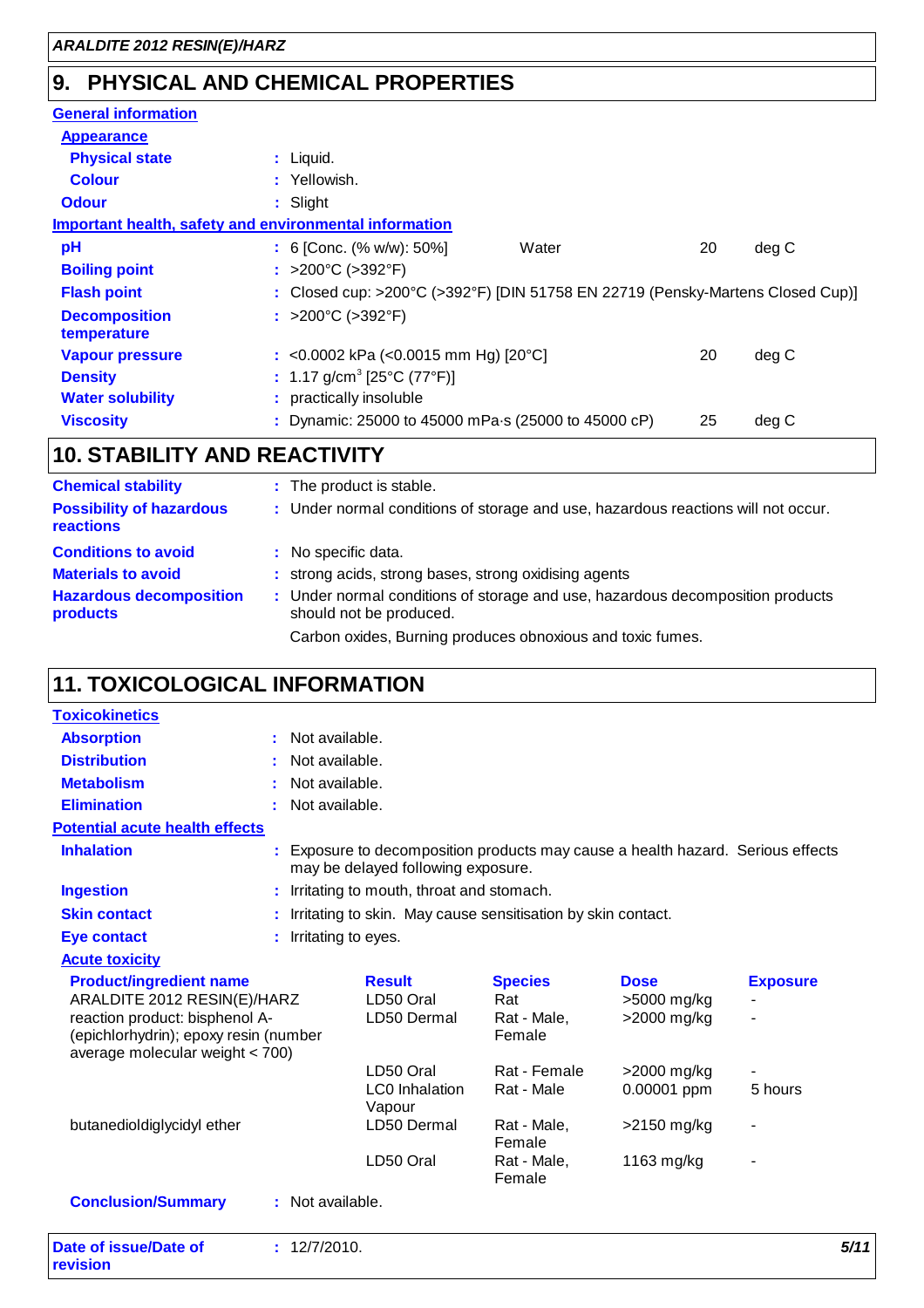# **11. TOXICOLOGICAL INFORMATION**

# **Potential chronic health effects**

| <b>Chronic toxicity</b>                                                                                                                      |                                                                         |                                         |                                                                                                                                                                           |                                                  |                           |                                                              |
|----------------------------------------------------------------------------------------------------------------------------------------------|-------------------------------------------------------------------------|-----------------------------------------|---------------------------------------------------------------------------------------------------------------------------------------------------------------------------|--------------------------------------------------|---------------------------|--------------------------------------------------------------|
| <b>Product/ingredient name</b><br>reaction product: bisphenol A-<br>(epichlorhydrin); epoxy resin (number<br>average molecular weight < 700) | <b>Result</b><br>Sub-chronic<br><b>NOAEL Oral</b>                       | <b>Species</b><br>Rat - Male,<br>Female |                                                                                                                                                                           | <b>Dose</b><br>50 mg/kg                          |                           | <b>Exposure</b><br>14 weeks; 7 days<br>per week              |
|                                                                                                                                              | Sub-chronic<br>NOEL: Dermal<br>Sub-chronic<br><b>NOAEL Dermal</b>       | Rat - Male,<br>Female                   | Mouse - Male                                                                                                                                                              | 10 mg/kg<br>100 mg/kg                            |                           | 13 weeks; 5 days<br>per week<br>13 weeks; 3 days<br>per week |
| butanedioldiglycidyl ether                                                                                                                   | Sub-chronic<br><b>NOAEL Oral</b>                                        | Rat - Male,<br>Female                   |                                                                                                                                                                           | 200 mg/kg                                        |                           | 28 days; 7 days<br>per week                                  |
| : Not available.<br><b>Conclusion/Summary</b>                                                                                                |                                                                         |                                         |                                                                                                                                                                           |                                                  |                           |                                                              |
| <b>Irritation/Corrosion</b>                                                                                                                  |                                                                         |                                         |                                                                                                                                                                           |                                                  |                           |                                                              |
| <b>Conclusion/Summary</b><br>: Not available.                                                                                                |                                                                         |                                         |                                                                                                                                                                           |                                                  |                           |                                                              |
| <b>Sensitiser</b>                                                                                                                            |                                                                         |                                         |                                                                                                                                                                           |                                                  |                           |                                                              |
| <b>Product/ingredient name</b>                                                                                                               | <b>Route of</b><br>exposure                                             | <b>Species</b>                          |                                                                                                                                                                           | <b>Result</b>                                    |                           |                                                              |
| ARALDITE 2012 RESIN(E)/HARZ<br>reaction product: bisphenol A-<br>(epichlorhydrin); epoxy resin (number<br>average molecular weight < 700)    | skin<br>skin                                                            | Guinea pig<br>Mouse                     |                                                                                                                                                                           | Sensitising<br>Sensitising                       |                           |                                                              |
| butanedioldiglycidyl ether<br><b>Conclusion/Summary</b><br>: Not available.                                                                  | skin                                                                    | Guinea pig                              |                                                                                                                                                                           | Sensitising                                      |                           |                                                              |
|                                                                                                                                              |                                                                         |                                         |                                                                                                                                                                           |                                                  |                           |                                                              |
| <b>Carcinogenicity</b>                                                                                                                       | <b>Result</b>                                                           |                                         |                                                                                                                                                                           | <b>Dose</b>                                      |                           |                                                              |
| <b>Product/ingredient name</b><br>reaction product: bisphenol A-<br>(epichlorhydrin); epoxy resin (number<br>average molecular weight < 700) | Negative - Oral -<br><b>NOAEL</b>                                       | <b>Species</b><br>Rat - Male,<br>Female |                                                                                                                                                                           | 15 mg/kg                                         |                           | <b>Exposure</b><br>2 years; 7 days<br>per week               |
|                                                                                                                                              | Negative -<br>Dermal - NOEL :<br>Negative -<br>Dermal - NOEL:           |                                         | Rat - Female<br>Mouse - Male                                                                                                                                              | 1 mg/kg<br>$0.1$ mg/kg                           |                           | 2 years; 5 days<br>per week<br>2 years; 3 days               |
|                                                                                                                                              |                                                                         |                                         |                                                                                                                                                                           |                                                  |                           | per week                                                     |
| <b>Conclusion/Summary</b><br>: Not available.                                                                                                |                                                                         |                                         |                                                                                                                                                                           |                                                  |                           |                                                              |
| <b>Mutagenicity</b>                                                                                                                          | <b>Test</b>                                                             |                                         |                                                                                                                                                                           |                                                  |                           |                                                              |
| <b>Product/ingredient name</b><br>reaction product: bisphenol A-<br>(epichlorhydrin); epoxy resin (number<br>average molecular weight < 700) |                                                                         |                                         | <b>Experiment</b><br>Experiment: In vitro<br>Subject: Bacteria                                                                                                            | Metabolic activation: +/-                        | <b>Result</b><br>Positive |                                                              |
|                                                                                                                                              |                                                                         |                                         | Experiment: In vitro<br>Subject: Mammalian-<br>Animal<br>Cell: Somatic<br>Metabolic activation: +/-<br>Experiment: In vivo<br>Subject: Mammalian-<br>Animal<br>Cell: Germ |                                                  | Positive                  |                                                              |
|                                                                                                                                              |                                                                         |                                         |                                                                                                                                                                           |                                                  | Negative                  |                                                              |
|                                                                                                                                              |                                                                         |                                         | Experiment: In vivo<br>Animal<br>Cell: Somatic                                                                                                                            | Subject: Mammalian-                              | Negative                  |                                                              |
| butanedioldiglycidyl ether                                                                                                                   | OECD 471 Bacterial<br><b>Reverse Mutation Test</b>                      |                                         | Experiment: In vitro<br>Subject: Bacteria<br>Metabolic activation: +/-                                                                                                    |                                                  | Positive                  |                                                              |
|                                                                                                                                              | OECD 473 In vitro<br>Mammalian<br>Chromosomal<br><b>Aberration Test</b> |                                         | Experiment: In vitro<br>Animal                                                                                                                                            | Subject: Mammalian-<br>Metabolic activation: +/- | Positive                  |                                                              |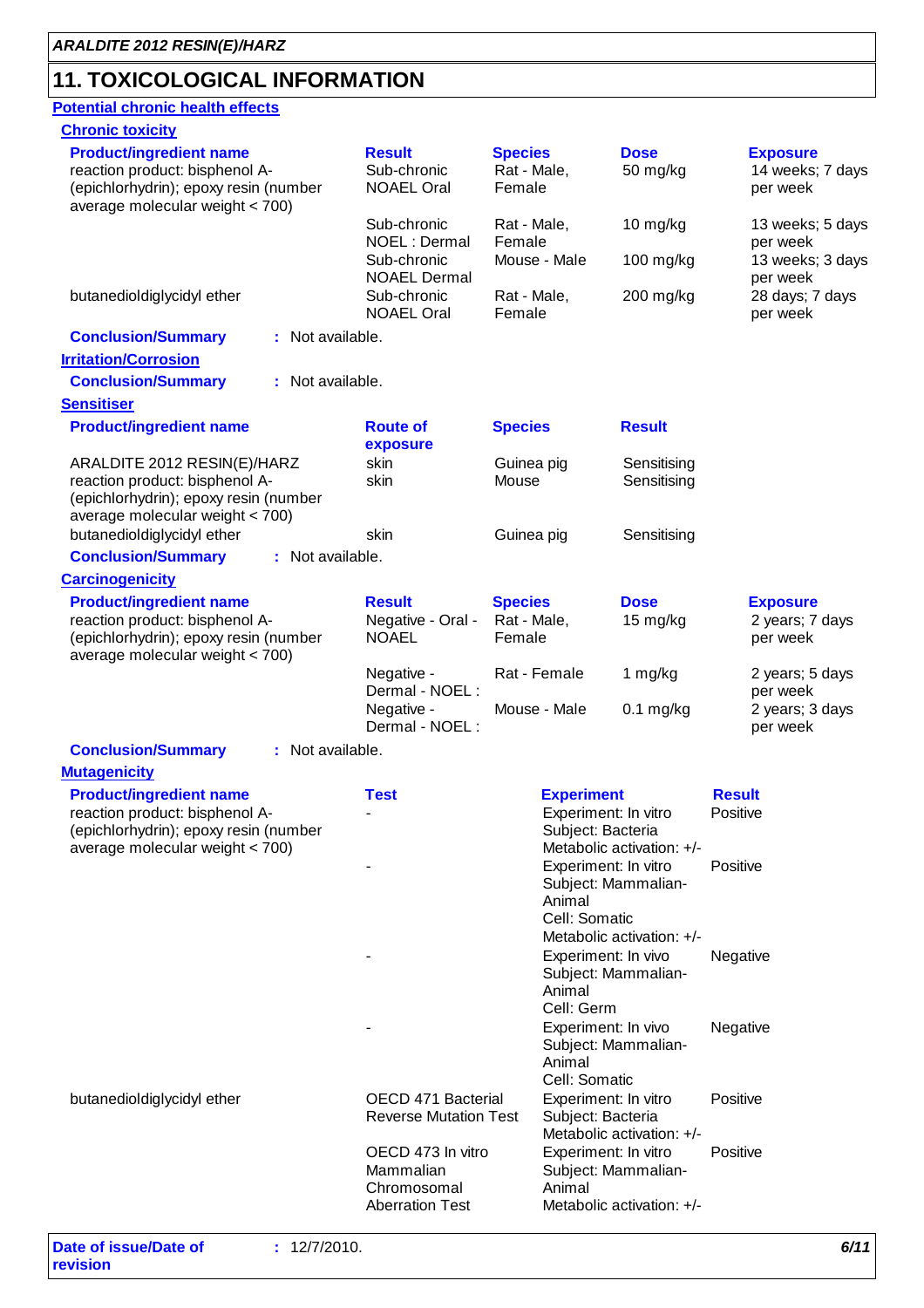# **11. TOXICOLOGICAL INFORMATION**

|                                                                                                                                              |                                   | OECD 474 Mammalian<br>Erythrocyte<br><b>Micronucleus Test</b> |                                                     | Animal         | Experiment: In vivo<br>Subject: Mammalian-<br>Cell: Somatic |                                                                                                                                                                 | Negative                    |                                                                                    |
|----------------------------------------------------------------------------------------------------------------------------------------------|-----------------------------------|---------------------------------------------------------------|-----------------------------------------------------|----------------|-------------------------------------------------------------|-----------------------------------------------------------------------------------------------------------------------------------------------------------------|-----------------------------|------------------------------------------------------------------------------------|
| <b>Conclusion/Summary</b>                                                                                                                    | : Not available.                  |                                                               |                                                     |                |                                                             |                                                                                                                                                                 |                             |                                                                                    |
| <b>Teratogenicity</b>                                                                                                                        |                                   |                                                               |                                                     |                |                                                             |                                                                                                                                                                 |                             |                                                                                    |
| <b>Product/ingredient name</b><br>reaction product: bisphenol A-<br>(epichlorhydrin); epoxy resin (number<br>average molecular weight < 700) |                                   | <b>Result</b>                                                 | Negative - Oral                                     | <b>Species</b> | Rat - Female                                                | <b>Dose</b><br>>540 mg/kg<br>NOEL:                                                                                                                              |                             | <b>Exposure</b><br>10 days                                                         |
|                                                                                                                                              |                                   | Negative -<br>Dermal                                          | Negative - Oral                                     |                | Rabbit - Female<br>Rabbit - Female                          | >300 mg/kg<br>NOEL:<br>180 mg/kg<br><b>NOAEL</b>                                                                                                                |                             | 13 days; 6 hours<br>per day<br>13 days                                             |
| <b>Conclusion/Summary</b><br><b>Reproductive toxicity</b>                                                                                    | : Not available.                  |                                                               |                                                     |                |                                                             |                                                                                                                                                                 |                             |                                                                                    |
| <b>Product/ingredient name</b>                                                                                                               | <b>Maternal</b><br>toxicity       |                                                               | <b>Fertility</b>                                    | toxin          | <b>Developmental Species</b>                                |                                                                                                                                                                 | <b>Dose</b>                 | <b>Exposure</b>                                                                    |
| reaction product: bisphenol A-<br>(epichlorhydrin); epoxy resin (number<br>average molecular weight < 700)                                   |                                   |                                                               |                                                     |                |                                                             | Rat - Male,<br>Female                                                                                                                                           | Oral: 540<br>mg/kg<br>NOEL: | 238 days; 7<br>days per<br>week                                                    |
| <b>Conclusion/Summary</b>                                                                                                                    | : Not available.                  |                                                               |                                                     |                |                                                             |                                                                                                                                                                 |                             |                                                                                    |
| <b>Chronic effects</b>                                                                                                                       | very low levels.                  |                                                               |                                                     |                |                                                             |                                                                                                                                                                 |                             | Once sensitized, a severe allergic reaction may occur when subsequently exposed to |
| <b>Carcinogenicity</b>                                                                                                                       |                                   |                                                               | : No known significant effects or critical hazards. |                |                                                             |                                                                                                                                                                 |                             |                                                                                    |
| <b>Mutagenicity</b>                                                                                                                          |                                   |                                                               | : No known significant effects or critical hazards. |                |                                                             |                                                                                                                                                                 |                             |                                                                                    |
| <b>Teratogenicity</b>                                                                                                                        |                                   |                                                               | No known significant effects or critical hazards.   |                |                                                             |                                                                                                                                                                 |                             |                                                                                    |
| <b>Developmental effects</b>                                                                                                                 |                                   |                                                               | No known significant effects or critical hazards.   |                |                                                             |                                                                                                                                                                 |                             |                                                                                    |
| <b>Fertility effects</b>                                                                                                                     |                                   |                                                               | No known significant effects or critical hazards.   |                |                                                             |                                                                                                                                                                 |                             |                                                                                    |
| Over-exposure signs/symptoms                                                                                                                 |                                   |                                                               |                                                     |                |                                                             |                                                                                                                                                                 |                             |                                                                                    |
| <b>Inhalation</b>                                                                                                                            | : No specific data.               |                                                               |                                                     |                |                                                             |                                                                                                                                                                 |                             |                                                                                    |
| <b>Ingestion</b>                                                                                                                             | No specific data.                 |                                                               |                                                     |                |                                                             |                                                                                                                                                                 |                             |                                                                                    |
| <b>Skin</b>                                                                                                                                  | irritation<br>redness             |                                                               | : Adverse symptoms may include the following:       |                |                                                             |                                                                                                                                                                 |                             |                                                                                    |
| <b>Eyes</b>                                                                                                                                  | irritation<br>watering<br>redness |                                                               | Adverse symptoms may include the following:         |                |                                                             |                                                                                                                                                                 |                             |                                                                                    |
| <b>12. ECOLOGICAL INFORMATION</b>                                                                                                            |                                   |                                                               |                                                     |                |                                                             |                                                                                                                                                                 |                             |                                                                                    |
| <b>Environmental effects</b>                                                                                                                 |                                   |                                                               | released in large quantities.                       |                |                                                             | : Toxic to aquatic organisms, may cause long-term adverse effects in the aquatic<br>environment. Water polluting material. May be harmful to the environment if |                             |                                                                                    |

**Aquatic ecotoxicity**

| <b>Product/ingredient name</b><br>reaction product: bisphenol A-<br>(epichlorhydrin); epoxy resin (number<br>average molecular weight < 700) | Test<br>$\blacksquare$                                     | <b>Result</b><br>Acute EC50 9.4<br>mg/L Fresh water | <b>Species</b><br>Algae | <b>Exposure</b><br>72 hours Static |
|----------------------------------------------------------------------------------------------------------------------------------------------|------------------------------------------------------------|-----------------------------------------------------|-------------------------|------------------------------------|
|                                                                                                                                              | OECD 202<br>Daphnia sp.<br>Acute<br>Immobilisation<br>Test | Acute EC50 1.7<br>mg/L Fresh water                  | Daphnia                 | 48 hours Static                    |
|                                                                                                                                              |                                                            | Acute $IC50 > 100$<br>mg/L Fresh water              | <b>Bacteria</b>         | 3 hours Static                     |
|                                                                                                                                              | OECD 203 Fish,                                             | Acute LC50 1.5                                      | Fish                    | 96 hours Static                    |
| Date of issue/Date of<br>: 12/7/2010.                                                                                                        |                                                            |                                                     |                         | 7/11                               |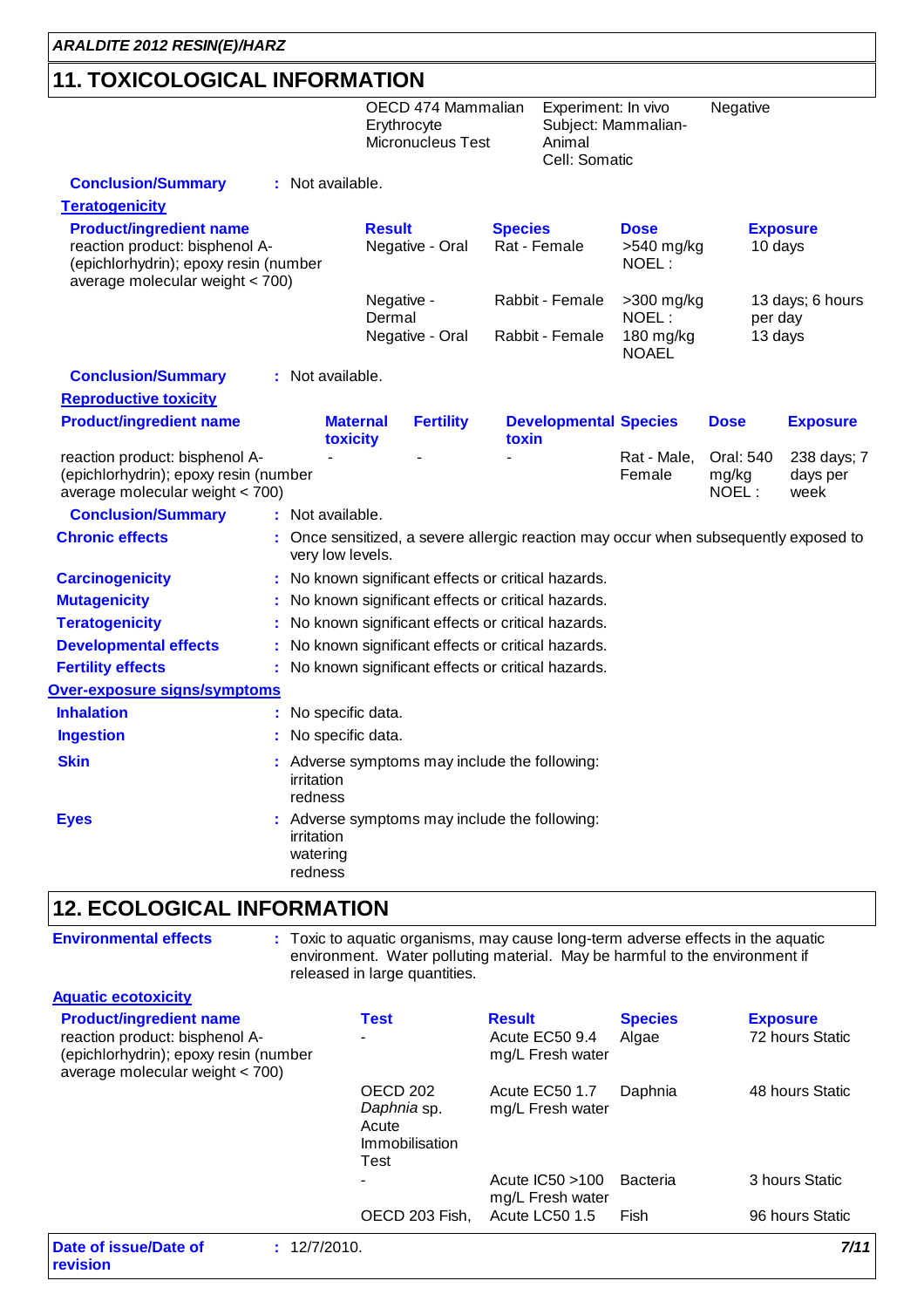# **12. ECOLOGICAL INFORMATION**

|                                                                                                                                              | <b>Acute Toxicity</b><br>Test                                                                      | mg/L Fresh water                                |                                                                                 |                                        |
|----------------------------------------------------------------------------------------------------------------------------------------------|----------------------------------------------------------------------------------------------------|-------------------------------------------------|---------------------------------------------------------------------------------|----------------------------------------|
|                                                                                                                                              | OECD <sub>211</sub><br>Daphnia Magna<br>Reproduction<br>Test                                       | <b>Chronic NOEC</b><br>0.3 mg/L Fresh<br>water  | Daphnia                                                                         | 21 days Semi-<br>static                |
| butanedioldiglycidyl ether                                                                                                                   | OECD <sub>202</sub><br>Daphnia sp.<br>Acute<br>Immobilisation<br>Test                              | Acute EC50 75<br>mg/L Fresh water               | Daphnia                                                                         | 24 hours Static                        |
|                                                                                                                                              | OECD 201 Alga,<br>Growth Inhibition<br>Test                                                        | Acute EL50 >160<br>mg/L Fresh water             | Algae -<br>Selenastrum<br>capricornutum<br>(Pseudokirchneriella<br>subcapitata) | 72 hours Static                        |
|                                                                                                                                              | OECD <sub>209</sub><br>Activated Sludge,<br>Respiration<br><b>Inhibition Test</b>                  | Acute IC50 > 100<br>mg/L Fresh water            | <b>Bacteria</b>                                                                 | 3 hours Static                         |
|                                                                                                                                              | OECD 203 Fish,<br><b>Acute Toxicity</b><br>Test                                                    | Acute LC50 24<br>mg/L Fresh water               | Fish                                                                            | 96 hours Static                        |
| <b>Conclusion/Summary</b>                                                                                                                    | : Not available.                                                                                   |                                                 |                                                                                 |                                        |
| <b>Other ecological information</b>                                                                                                          |                                                                                                    |                                                 |                                                                                 |                                        |
| <b>Biodegradability</b>                                                                                                                      |                                                                                                    |                                                 |                                                                                 |                                        |
| <b>Product/ingredient name</b><br>reaction product: bisphenol A-<br>(epichlorhydrin); epoxy resin (number<br>average molecular weight < 700) | <b>Test</b><br><b>OECD Derived</b><br>from OECD 301F - 28 days<br>(Biodegradation<br>Test)         | <b>Result</b><br>5 % - Not readily              | <b>Dose</b><br>20 mg/L Oxygen<br>consumption                                    | <b>Inoculum</b>                        |
| butanedioldiglycidyl ether                                                                                                                   | OECD 301F<br>Ready<br>Biodegradability -<br>Manometric<br>Respirometry<br><b>Test</b>              | 43 % - Not readily 20 mg/L Oxygen<br>$-28$ days | consumption                                                                     | Activated sludge                       |
| <b>Conclusion/Summary</b>                                                                                                                    | : Not available.                                                                                   |                                                 |                                                                                 |                                        |
| <b>Product/ingredient name</b><br>reaction product: bisphenol A-<br>(epichlorhydrin); epoxy resin (number<br>average molecular weight < 700) | <b>Aquatic half-life</b><br>Fresh water 4.83 days<br>Fresh water 3.58 days<br>Fresh water 7.1 days | <b>Photolysis</b>                               |                                                                                 | <b>Biodegradability</b><br>Not readily |
| butanedioldiglycidyl ether                                                                                                                   |                                                                                                    |                                                 |                                                                                 | Not readily                            |
| <b>Bioaccumulative potential</b>                                                                                                             |                                                                                                    |                                                 |                                                                                 |                                        |
| <b>Product/ingredient name</b>                                                                                                               | LogP <sub>ow</sub>                                                                                 | <b>BCF</b>                                      |                                                                                 | <b>Potential</b>                       |
| reaction product: bisphenol A-<br>(epichlorhydrin); epoxy resin (number<br>average molecular weight < 700)                                   | 3.242                                                                                              | 31                                              | low                                                                             |                                        |
| butanedioldiglycidyl ether                                                                                                                   | $-0.269$                                                                                           |                                                 | low                                                                             |                                        |
| <b>Other adverse effects</b>                                                                                                                 | : No known significant effects or critical hazards.                                                |                                                 |                                                                                 |                                        |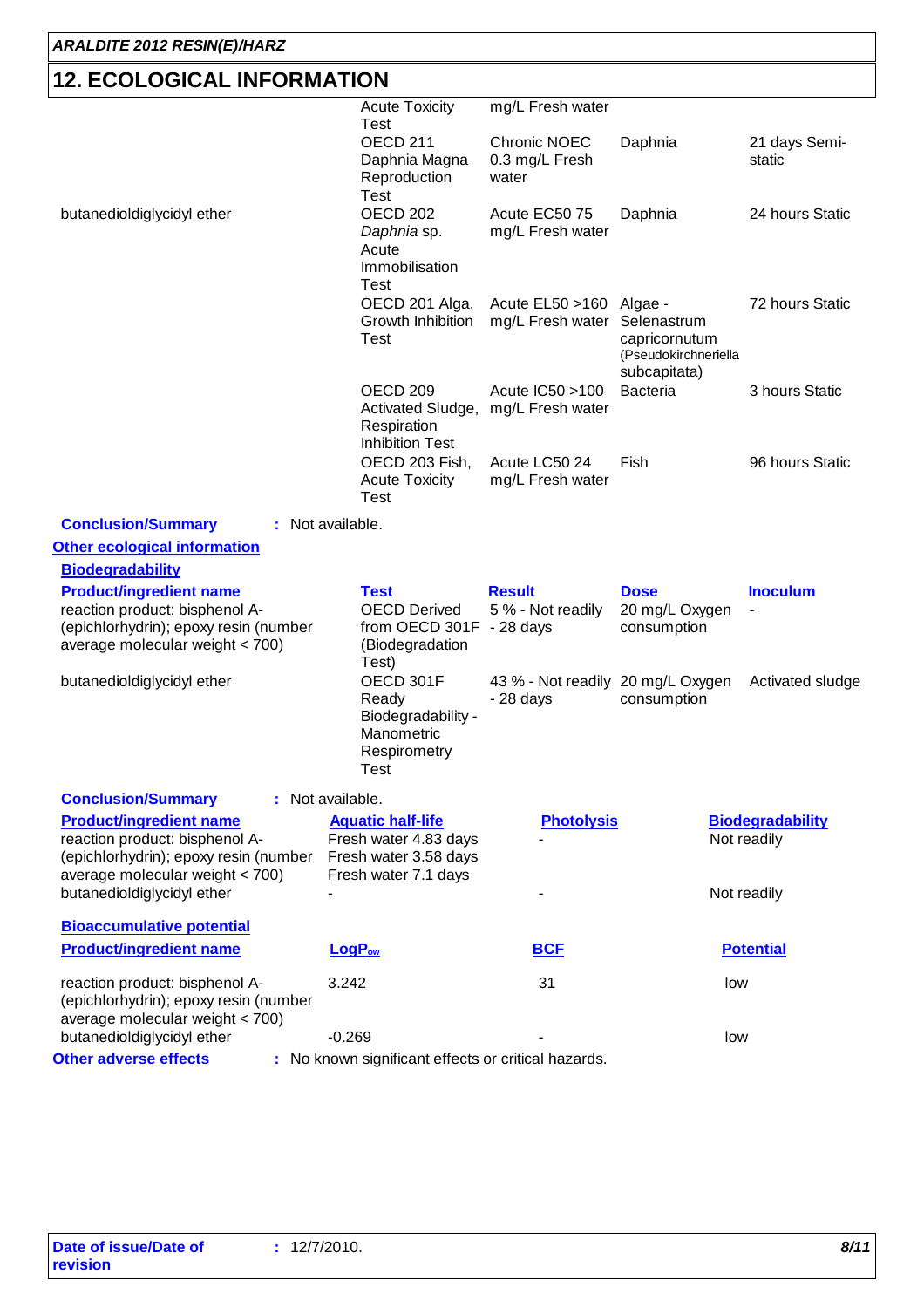# **13. DISPOSAL CONSIDERATIONS**

| <b>Methods of disposal</b>        | : The generation of waste should be avoided or minimised wherever possible.<br>Significant quantities of waste product residues should not be disposed of via the foul<br>sewer but processed in a suitable effluent treatment plant. Dispose of surplus and<br>non-recyclable products via a licensed waste disposal contractor. Disposal of this<br>product, solutions and any by-products should at all times comply with the<br>requirements of environmental protection and waste disposal legislation and any<br>regional local authority requirements. Waste packaging should be recycled.<br>Incineration or landfill should only be considered when recycling is not feasible. This<br>material and its container must be disposed of in a safe way. Care should be taken<br>when handling emptied containers that have not been cleaned or rinsed out. Empty<br>containers or liners may retain some product residues. Avoid dispersal of spilt<br>material and runoff and contact with soil, waterways, drains and sewers. |
|-----------------------------------|---------------------------------------------------------------------------------------------------------------------------------------------------------------------------------------------------------------------------------------------------------------------------------------------------------------------------------------------------------------------------------------------------------------------------------------------------------------------------------------------------------------------------------------------------------------------------------------------------------------------------------------------------------------------------------------------------------------------------------------------------------------------------------------------------------------------------------------------------------------------------------------------------------------------------------------------------------------------------------------------------------------------------------------|
| European waste catalogue<br>(EWC) | : The relevant EU Directives and local, regional and national regulations must be<br>complied with. It is among the tasks of the end user to assign the waste to waste<br>codes specific to industrial sectors and processes according to the European Waste<br>catalogue. It is recommended that the details be agreed with the waste disposer<br>responsible.                                                                                                                                                                                                                                                                                                                                                                                                                                                                                                                                                                                                                                                                       |
|                                   | $070208*$                                                                                                                                                                                                                                                                                                                                                                                                                                                                                                                                                                                                                                                                                                                                                                                                                                                                                                                                                                                                                             |
|                                   | 07 02 08* other still bottoms and reaction residues                                                                                                                                                                                                                                                                                                                                                                                                                                                                                                                                                                                                                                                                                                                                                                                                                                                                                                                                                                                   |
| <b>Hazardous waste</b>            | : Yes.                                                                                                                                                                                                                                                                                                                                                                                                                                                                                                                                                                                                                                                                                                                                                                                                                                                                                                                                                                                                                                |

# **14. TRANSPORT INFORMATION**

# **International transport regulations**

### **Proper shipping name**

| <b>ADR</b>  | Environmentally hazardous substance, liquid, n.o.s. BISPHENOL A EPOXY RESIN                                                                                                                                     |
|-------------|-----------------------------------------------------------------------------------------------------------------------------------------------------------------------------------------------------------------|
| <b>IMDG</b> | : Environmentally hazardous substance, liquid, n.o.s. (BISPHENOL A EPOXY RESIN). Marine<br>pollutant (Reaction product: bisphenol A-(epichlorhydrin); epoxy resin (number average molecular<br>weight $<$ 700)) |

**IATA :** Environmentally hazardous substance, liquid, n.o.s. (BISPHENOL A EPOXY RESIN)

| <b>Regulatory</b><br>information               | <b>UN number</b> | <b>Classes</b> | <b>Packing</b><br>group | Label | <b>Additional information</b>                                                                                                                                                              |
|------------------------------------------------|------------------|----------------|-------------------------|-------|--------------------------------------------------------------------------------------------------------------------------------------------------------------------------------------------|
| Land -<br>road/railway<br><b>ADR/RID Class</b> | <b>UN3082</b>    | 9              | III                     |       | <b>Classification code</b><br>M6<br><b>Hazard identification</b><br>90<br>number                                                                                                           |
| <b>Sea</b><br><b>IMDG Class</b>                | <b>UN3082</b>    | 9              | $\mathbf{III}$          |       | <b>Emergency schedules (EmS)</b><br>F-A, S-F                                                                                                                                               |
| Air<br><b>IATA Class</b>                       | <b>UN3082</b>    | 9              | $\mathbf{III}$          |       | <b>Passenger and Cargo Aircraft</b><br>Quantity limitation: 450 L<br>Packaging instructions: 914<br><b>Cargo Aircraft Only Quantity limitation:</b><br>450L<br>Packaging instructions: 914 |
| <b>Date of issue/Date of</b>                   |                  | : 12/7/2010.   |                         |       | 9/11                                                                                                                                                                                       |

**revision**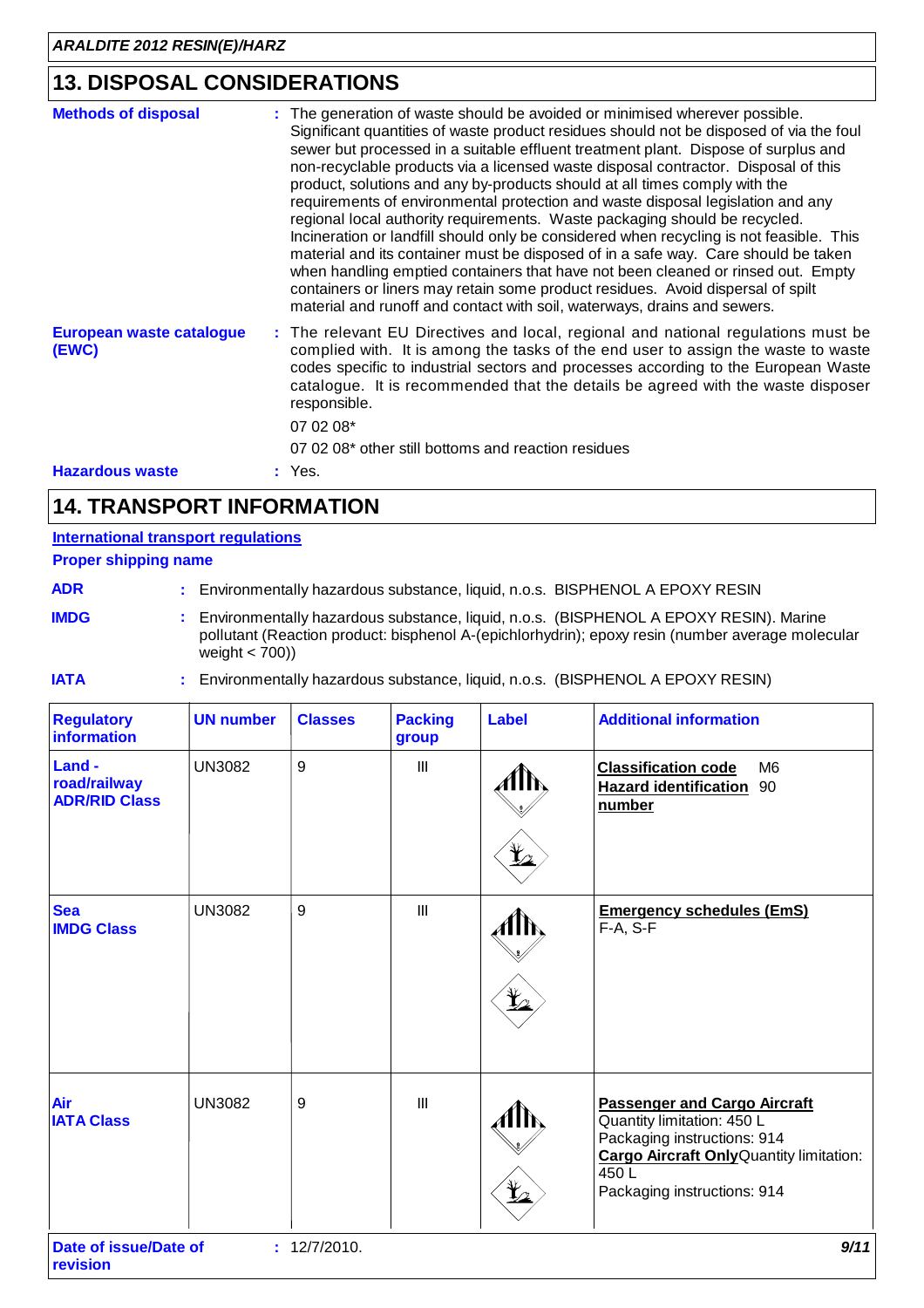**Hazard symbol or symbols**

# **14. TRANSPORT INFORMATION**

# **15. REGULATORY INFORMATION**

**:**

#### **EU regulations**

**Classification and labeling have been determined according to EU Directives 67/548/EEC and 1999/45/EC (including amendments) and take into account the intended product use.**



|                                                         | Xi, N | Irritant, Dangerous for the environment                                                                                                                                                           |
|---------------------------------------------------------|-------|---------------------------------------------------------------------------------------------------------------------------------------------------------------------------------------------------|
| <b>Risk phrases</b>                                     |       | : R36/38- Irritating to eyes and skin.<br>R43- May cause sensitisation by skin contact.<br>R51/53- Toxic to aquatic organisms, may cause long-term adverse effects in the<br>aquatic environment. |
| <b>Safety phrases</b>                                   |       | : S24- Avoid contact with skin.<br>S37- Wear suitable gloves.<br>S61- Avoid release to the environment. Refer to special instructions/safety data sheet.                                          |
| <b>Contains</b>                                         |       | : reaction product: bisphenol A-(epichlorhydrin); epoxy resin (number average<br>molecular weight $<$ 700)<br>butanedioldiglycidyl ether                                                          |
| <b>Exceptional labelling of</b><br>special preparations |       | : Contains epoxy constituents. See information supplied by the manufacturer.                                                                                                                      |
| <b>International regulations</b>                        |       |                                                                                                                                                                                                   |
| <b>International lists</b>                              |       |                                                                                                                                                                                                   |
| <b>Europe inventory</b>                                 |       | : All components are listed or exempted.                                                                                                                                                          |
| <b>United States inventory</b><br>(TSCA 8b)             |       | : All components are listed or exempted.                                                                                                                                                          |
| <b>Canada inventory</b>                                 |       | : All components are listed or exempted.                                                                                                                                                          |
| <b>Australia inventory (AICS)</b>                       |       | : All components are listed or exempted.                                                                                                                                                          |
| <b>China inventory (IECSC)</b>                          |       | : All components are listed or exempted.                                                                                                                                                          |
| <b>Japan inventory (ENCS)</b>                           |       | : All components are listed or exempted.                                                                                                                                                          |
| <b>Korea inventory (KECI)</b>                           |       | : All components are listed or exempted.                                                                                                                                                          |
| <b>Philippines inventory</b><br>(PICCS)                 |       | : All components are listed or exempted.                                                                                                                                                          |

# **16. OTHER INFORMATION**

| <b>Full text of R-phrases</b><br>referred to in sections 2 and<br>3 - United Kingdom (UK)       | : R20/21- Harmful by inhalation and in contact with skin.<br>R36/38- Irritating to eyes and skin.<br>R43- May cause sensitisation by skin contact.<br>R51/53- Toxic to aquatic organisms, may cause long-term adverse effects in the<br>aquatic environment.<br>R52/53- Harmful to aquatic organisms, may cause long-term adverse effects in the<br>aquatic environment. |
|-------------------------------------------------------------------------------------------------|--------------------------------------------------------------------------------------------------------------------------------------------------------------------------------------------------------------------------------------------------------------------------------------------------------------------------------------------------------------------------|
| <b>Full text of classifications</b><br>referred to in sections 2 and<br>3 - United Kingdom (UK) | $\therefore$ Xn - Harmful<br>Xi - Irritant<br>N - Dangerous for the environment                                                                                                                                                                                                                                                                                          |

#### **References**

Epoxy Resins and Curing Agents; Toxicology, Health, Safety and Environmental Aspects (Plastics Europe, May 2006) The provision of Safety Data Sheets comes under Regulation 6 of CHIP (CHIP is the recognised abbreviation for the Chemicals Hazard Information and Packaging Regulations). This is an addition to the Health and Safety at Work Act 1974.

Users of products supplied by Huntsman Advanced Materials should take appropriate measures to ensure working practices are in accordance with the Control of Substances Hazardous to Health Regulations (COSHH).

#### **History**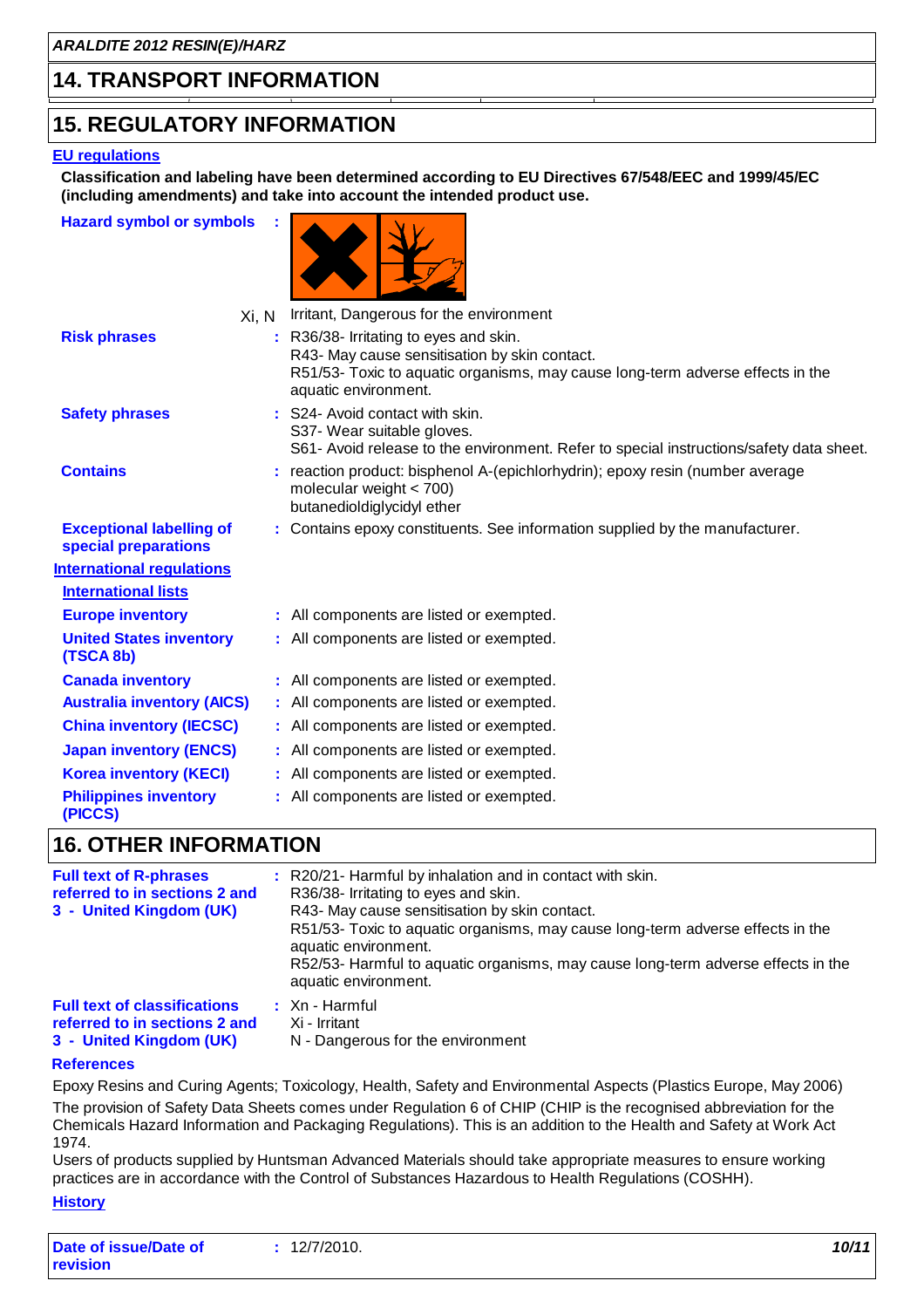# **16. OTHER INFORMATION**

| <b>Date of printing</b>           | : 12/9/2010.              |
|-----------------------------------|---------------------------|
| Date of issue/Date of<br>revision | : 12/7/2010.              |
| Date of previous issue            | : No previous validation. |
| <b>Version</b>                    | $\pm$ 1                   |

**Indicates information that has changed from previously issued version.**

#### **Notice to reader**

*While the information and recommendations in this publication are to the best of our knowledge, information and belief accurate at the date of publication, NOTHING HEREIN IS TO BE CONSTRUED AS A WARRANTY, EXPRESS OR OTHERWISE.*

*IN ALL CASES, IT IS THE RESPONSIBILITY OF THE USER TO DETERMINE THE APPLICABILITY OF SUCH INFORMATION AND RECOMMENDATIONS AND THE SUITABILITY OF ANY PRODUCT FOR ITS OWN PARTICULAR PURPOSE.*

*THE PRODUCT MAY PRESENT HAZARDS AND SHOULD BE USED WITH CAUTION. WHILE CERTAIN HAZARDS ARE DESCRIBED IN THIS PUBLICATION, NO GUARANTEE IS MADE THAT THESE ARE THE ONLY HAZARDS THAT EXIST.*

*Hazards, toxicity and behaviour of the products may differ when used with other materials and are dependent upon the manufacturing circumstances or other processes. Such hazards, toxicity and behaviour should be determined by the user and made known to handlers, processors and end users.*

**Enquiries should be addressed to your nearest Huntsman sales office or to:**

**Huntsman Belgium (BVBA) Everslaan 45 B-3078 Everberg Belgium Tel.:+32-(0)2-758-9211**

*NO PERSON OR ORGANIZATION EXCEPT A DULY AUTHORIZED HUNTSMAN EMPLOYEE IS AUTHORIZED TO PROVIDE OR MAKE AVAILABLE DATA SHEETS FOR HUNTSMAN PRODUCTS. DATA SHEETS FROM UNAUTHORIZED SOURCES MAY CONTAIN INFORMATION THAT IS NO LONGER CURRENT OR ACCURATE. NO PART OF THIS DATA SHEET MAY BE REPRODUCED OR TRANSMITTED IN ANY FORM, OR BY ANY MEANS, WITHOUT PERMISSION IN WRITING FROM HUNTSMAN. ALL REQUESTS FOR PERMISSION TO REPRODUCE MATERIAL FROM THIS DATA SHEET SHOULD BE DIRECTED TO HUNTSMAN, MANAGER, PRODUCT SAFETY AT THE ABOVE ADDRESS.*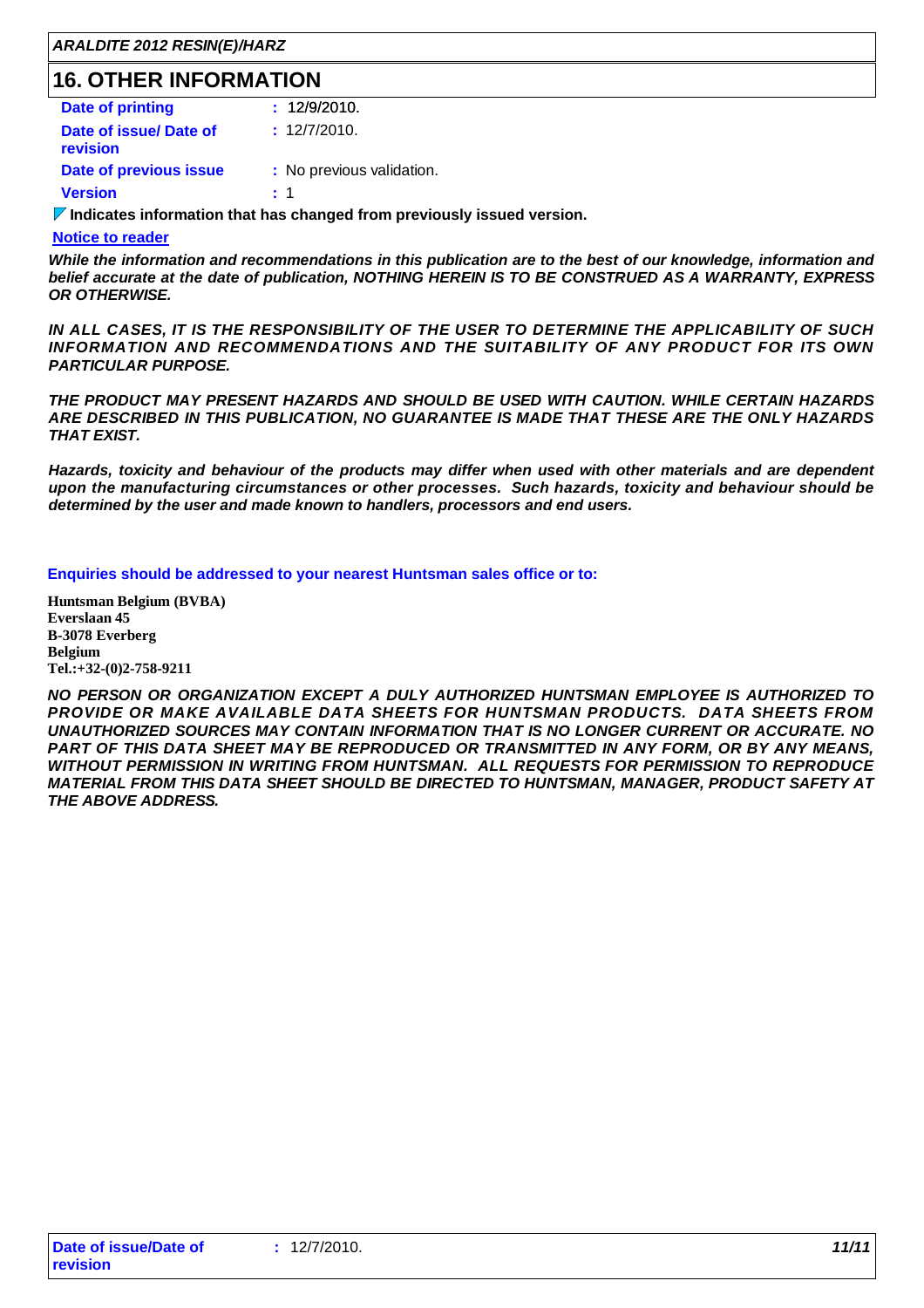**according to Regulation (EC) No. 1907/2006**

# **ARALDITE®2012 HARDENER**

| Version | <b>Revision Date:</b> | <b>SDS Number:</b> |
|---------|-----------------------|--------------------|
| 1.0     | 31.08.2015            | 400001009176       |

#### Date of last issue: - Date of first issue: 31.08.2015

### **SECTION 1: Identification of the substance/mixture and of the company/undertaking**

|                      | <b>1.1 Product identifier</b>                        |   |                                                                                                                                                                                                                                            |
|----------------------|------------------------------------------------------|---|--------------------------------------------------------------------------------------------------------------------------------------------------------------------------------------------------------------------------------------------|
|                      | Trade name                                           |   | $:$ ARALDITE®2012 HARDENER                                                                                                                                                                                                                 |
|                      |                                                      |   | 1.2 Relevant identified uses of the substance or mixture and uses advised against                                                                                                                                                          |
| Use of the           | Substance/Mixture                                    |   | : Adhesives                                                                                                                                                                                                                                |
|                      | 1.3 Details of the supplier of the safety data sheet |   |                                                                                                                                                                                                                                            |
| Company<br>Address   |                                                      |   | : Huntsman Advanced Materials (Europe)BVBA<br>$:$ Everslaan 45<br>3078 Everberg<br>Belgium                                                                                                                                                 |
| Telephone<br>Telefax |                                                      |   | $: +41612992041$<br>$: +41612992040$                                                                                                                                                                                                       |
|                      | E-mail address of person<br>responsible for the SDS  |   | : Global Product EHS AdMat@huntsman.com                                                                                                                                                                                                    |
|                      |                                                      |   | E-mail address to request full REACH registration number upon<br>EU member State Authority request :                                                                                                                                       |
|                      |                                                      |   | REACH Registration Nr AM@huntsman.com                                                                                                                                                                                                      |
|                      | 1.4 Emergency telephone number                       |   |                                                                                                                                                                                                                                            |
|                      | Emergency telephone number                           | ÷ | EUROPE: +32 35 75 1234<br>France ORFILA: +33(0)145425959<br>ASIA: +65 6336-6011<br>China: +86 20 39377888<br>+86 532 83889090<br>India: + 91 22 42 87 5333<br>Australia: 1800 786 152<br>New Zealand: 0800 767 437<br>USA: +1/800/424.9300 |

#### **SECTION 2: Hazards identification**

### **2.1 Classification of the substance or mixture**

| Classification (REGULATION (EC) No 1272/2008) |                                                             |  |  |  |  |
|-----------------------------------------------|-------------------------------------------------------------|--|--|--|--|
| Eye irritation, Category 2                    | H319: Causes serious eye irritation.                        |  |  |  |  |
| Skin sensitisation, Category 1                | H317: May cause an allergic skin reaction.                  |  |  |  |  |
| Chronic aquatic toxicity, Category 3          | H412: Harmful to aquatic life with long lasting<br>effects. |  |  |  |  |



Enriching lives through innovation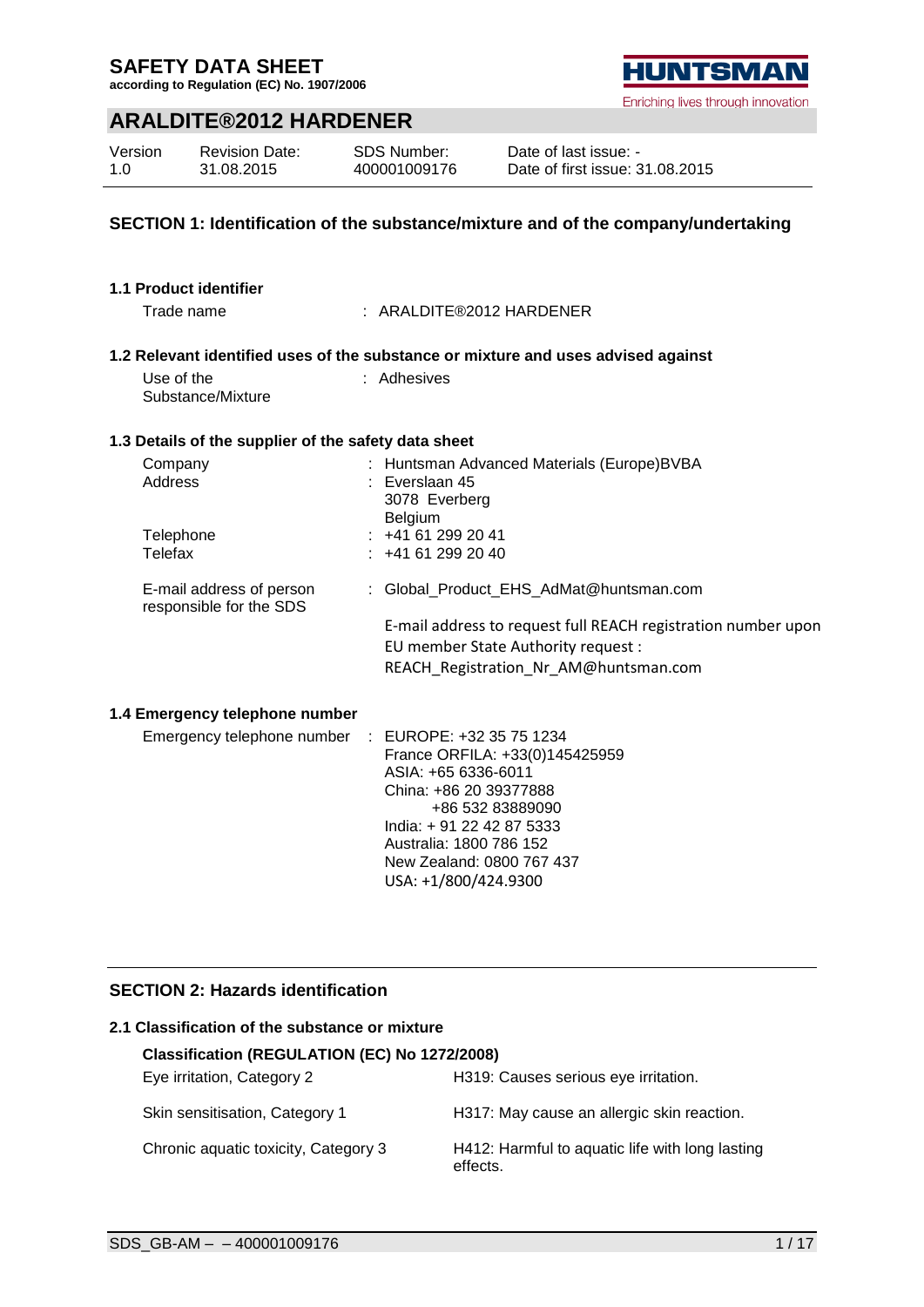**according to Regulation (EC) No. 1907/2006**



# **ARALDITE®2012 HARDENER**

| Version<br>1.0 | <b>Revision Date:</b><br>31.08.2015                           | <b>SDS Number:</b><br>400001009176                                            | Date of last issue: -<br>Date of first issue: 31.08.2015                                                                                                                                                                                                                                                                                                                                                |
|----------------|---------------------------------------------------------------|-------------------------------------------------------------------------------|---------------------------------------------------------------------------------------------------------------------------------------------------------------------------------------------------------------------------------------------------------------------------------------------------------------------------------------------------------------------------------------------------------|
|                | 2.2 Label elements                                            |                                                                               |                                                                                                                                                                                                                                                                                                                                                                                                         |
|                | Labelling (REGULATION (EC) No 1272/2008)<br>Hazard pictograms |                                                                               |                                                                                                                                                                                                                                                                                                                                                                                                         |
|                | Signal word                                                   | Danger                                                                        |                                                                                                                                                                                                                                                                                                                                                                                                         |
|                | <b>Hazard statements</b>                                      | H317<br>H319<br>H412                                                          | May cause an allergic skin reaction.<br>Causes serious eye irritation.<br>Harmful to aquatic life with long lasting<br>effects.                                                                                                                                                                                                                                                                         |
|                | Precautionary statements                                      | <b>Prevention:</b><br>P280<br>P280<br>P273<br><b>Response:</b><br>P362 + P364 | Wear protective gloves.<br>Wear eye protection/face protection.<br>Avoid release to the environment.<br>P305 + P351 + P338 + P310<br>IF IN EYES: Rinse cautiously<br>with water for several minutes. Remove<br>contact lenses, if present and easy to do.<br>Continue rinsing. Immediately call a<br>POISON CENTER or doctor/ physician.<br>Take off contaminated clothing and wash it<br>before reuse. |
|                |                                                               | Disposal:<br>P <sub>501</sub>                                                 | Dispose of contents and container in<br>accordance with all local, regional, national<br>and international regulations.                                                                                                                                                                                                                                                                                 |

Hazardous components which must be listed on the label: Dimethyldipropyltriamine

N,N-4-trimethylpiperazine-1-ethylamine

#### **2.3 Other hazards**

This substance/mixture contains no components considered to be either persistent, bioaccumulative and toxic (PBT), or very persistent and very bioaccumulative (vPvB) at levels of 0.1% or higher. No information available.

#### **SECTION 3: Composition/information on ingredients**

#### **3.2 Mixtures**

#### **Hazardous components**

| <b>Chemical Name</b>             | CAS-No.                    | Classification      | Concent    |
|----------------------------------|----------------------------|---------------------|------------|
|                                  | EC-No.                     | (REGULATION (EC)    | ration     |
|                                  | <b>Registration number</b> | No 1272/2008)       | (% )       |
| $ 2,2'-1,2-$                     | 14970-87-7                 | Acute Tox. 4; H332, | $>= 2.5 -$ |
| Ethanediylbis(oxy)]bis(ethanethi | 239-044-2                  | H <sub>302</sub>    | < 10       |
| ol)                              | 05-2117325455-46-0000      | Aquatic Chronic 2;  |            |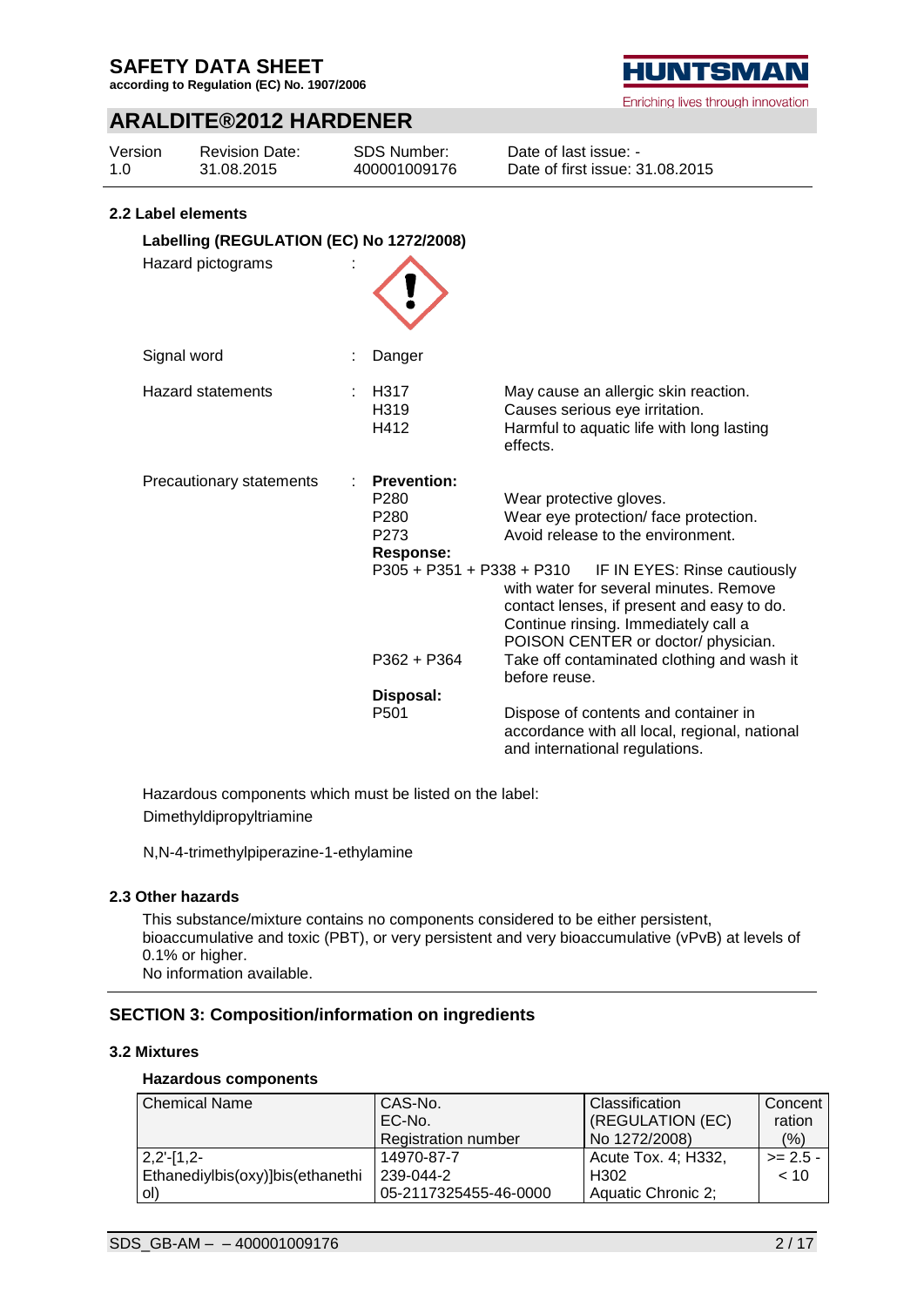**according to Regulation (EC) No. 1907/2006**

# **HUNTSMAN** Enriching lives through innovation

 $\mathbf{I}$ 

 $\overline{\phantom{a}}$ 

# **ARALDITE®2012 HARDENER**

| Version<br>1.0 | <b>Revision Date:</b><br>31.08.2015 | SDS Number:<br>400001009176 | Date of last issue: -<br>Date of first issue: 31.08.2015 |
|----------------|-------------------------------------|-----------------------------|----------------------------------------------------------|
|                |                                     |                             | H411                                                     |
|                | NI (2 aminonropul) N N              | 1050000                     | $\Lambda$ outo Toy $\Lambda$ . LIGO                      |

| N'-(3-aminopropyl)-N,N-        | 10563-29-8            | Acute Tox. 4; H302        | $>= 1 - 5$ |
|--------------------------------|-----------------------|---------------------------|------------|
| dimethylpropane-1,3-diamine    | 234-148-4             | Skin Corr. 1A; H314       | 5          |
|                                |                       | Skin Sens. 1B; H317       |            |
| $2,4,6-$                       | $90 - 72 - 2$         | Acute Tox. 4; H302        | $>= 1 - c$ |
| Tris(dimethylaminomethyl)pheno | 202-013-9             | Skin Corr. 1C; H314       | 5          |
|                                | 01-2119560597-27      | Eye Dam. 1; H318          |            |
|                                |                       | Aquatic Chronic 3;        |            |
|                                |                       | H412                      |            |
|                                |                       | Skin Sens. 1B; H317       |            |
| N,N,4-trimethylpiperazine-1-   | 104-19-8              | Skin Corr. 1B; H314       | $>= 1 - 5$ |
| ethylamine                     | 203-183-7             | Aquatic Chronic 3;        | 5          |
|                                | 05-2117324997-29-0000 | H412                      |            |
|                                |                       | <b>Skin Sens. 1; H317</b> |            |
|                                |                       | Acute Tox. 4; H302        |            |
|                                |                       | Eye Dam. 1; H318          |            |
|                                |                       | Acute Tox. 3; H311        |            |
| N-butyl acetate                | 123-86-4              | Flam. Liq. 3; H226        | $1 - 3$    |
|                                | 204-658-1             | STOT SE 3; H336           |            |
|                                | 05-2117325185-49-0000 |                           |            |

For explanation of abbreviations see section 16.

#### **SECTION 4: First aid measures**

#### **4.1 Description of first aid measures**

| General advice          | : Move out of dangerous area.<br>Consult a physician.<br>Show this safety data sheet to the doctor in attendance.                                                                                 |
|-------------------------|---------------------------------------------------------------------------------------------------------------------------------------------------------------------------------------------------|
| If inhaled              | : Move to fresh air in case of accidental inhalation of dust or<br>fumes from overheating or combustion.<br>If symptoms persist, call a physician.                                                |
| In case of skin contact | : Take off contaminated clothing and shoes immediately.<br>Wash off with soap and plenty of water.<br>If symptoms persist, call a physician.                                                      |
| In case of eye contact  | $\therefore$ Flush eyes with water as a precaution.<br>Remove contact lenses.<br>Protect unharmed eye.<br>Keep eye wide open while rinsing.<br>If eye irritation persists, consult a specialist.  |
| If swallowed            | : Clean mouth with water and drink afterwards plenty of water.<br>Do not give milk or alcoholic beverages.<br>Never give anything by mouth to an unconscious person.<br>Obtain medical attention. |

#### **4.2 Most important symptoms and effects, both acute and delayed**

None known.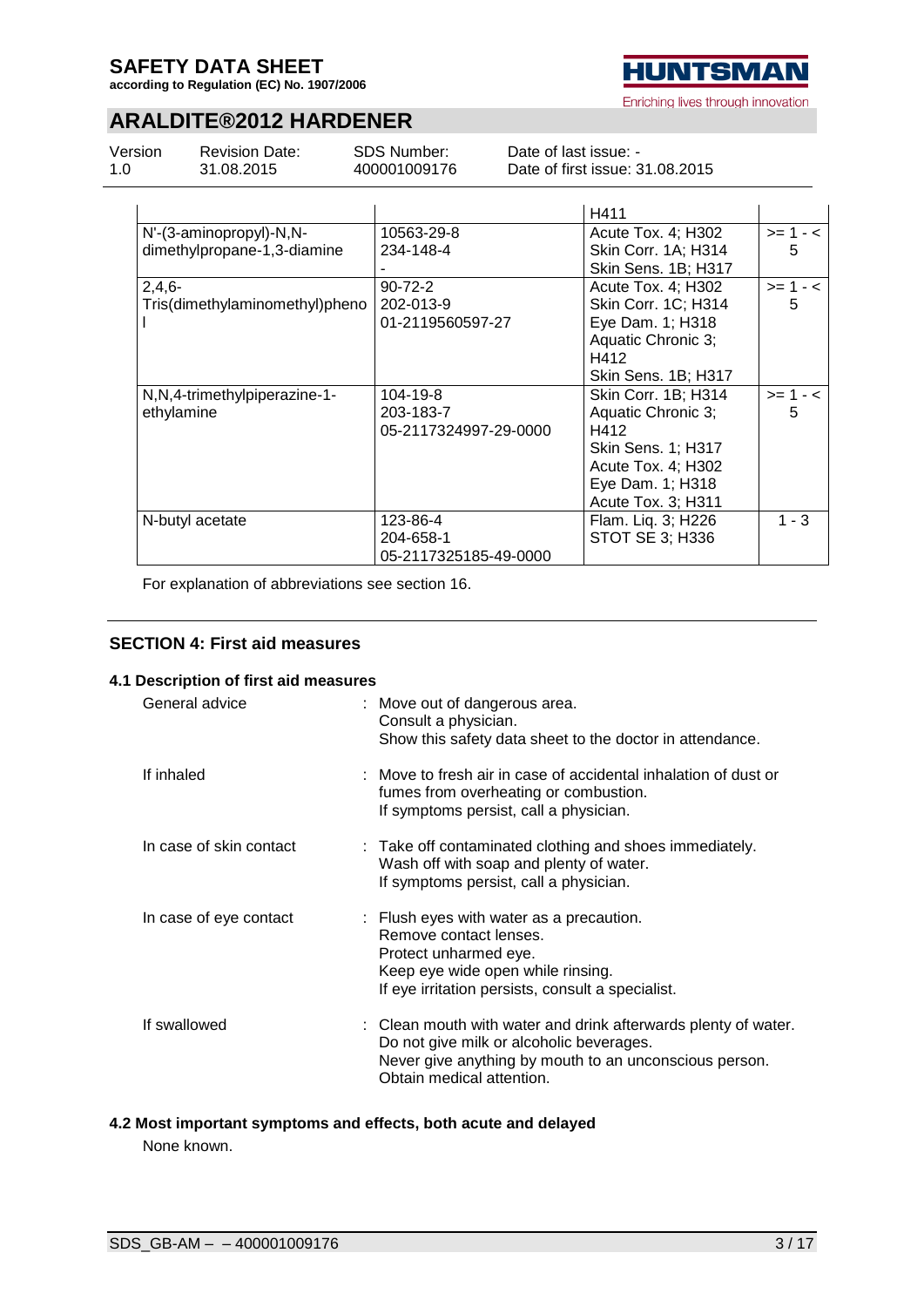**according to Regulation (EC) No. 1907/2006**

# **HUNTSMAN** Enriching lives through innovation

# **ARALDITE®2012 HARDENER**

| Version | <b>Revision Date:</b> | SDS Number:  | Date of last issue: -           |
|---------|-----------------------|--------------|---------------------------------|
| 1.0     | 31.08.2015            | 400001009176 | Date of first issue: 31,08,2015 |

#### **4.3 Indication of any immediate medical attention and special treatment needed**

#### **SECTION 5: Firefighting measures**

#### **5.1 Extinguishing media**

| Suitable extinguishing media      | : Use extinguishing measures that are appropriate to local<br>circumstances and the surrounding environment. |
|-----------------------------------|--------------------------------------------------------------------------------------------------------------|
| Unsuitable extinguishing<br>media | : No data is available on the product itself.                                                                |

#### **5.2 Special hazards arising from the substance or mixture**

#### **5.3 Advice for firefighters**

| Special protective equipment<br>for firefighters | : In the event of fire, wear self-contained breathing apparatus.                                                                                                                                                                |
|--------------------------------------------------|---------------------------------------------------------------------------------------------------------------------------------------------------------------------------------------------------------------------------------|
| Specific extinguishing<br>methods                | : No data is available on the product itself.                                                                                                                                                                                   |
| Further information                              | : Collect contaminated fire extinguishing water separately. This<br>must not be discharged into drains.<br>Fire residues and contaminated fire extinguishing water must<br>be disposed of in accordance with local regulations. |

#### **SECTION 6: Accidental release measures**

| 6.1 Personal precautions, protective equipment and emergency procedures |                                                                                                                                                                     |  |  |  |  |
|-------------------------------------------------------------------------|---------------------------------------------------------------------------------------------------------------------------------------------------------------------|--|--|--|--|
| Personal precautions                                                    | : Use personal protective equipment.<br>Ensure adequate ventilation.                                                                                                |  |  |  |  |
| <b>6.2 Environmental precautions</b>                                    |                                                                                                                                                                     |  |  |  |  |
| Environmental precautions                                               | : Try to prevent the material from entering drains or water<br>courses.<br>If the product contaminates rivers and lakes or drains inform<br>respective authorities. |  |  |  |  |
| 6.3 Methods and material for containment and cleaning up                |                                                                                                                                                                     |  |  |  |  |
| Methods for cleaning up                                                 | : Soak up with inert absorbent material (e.g. sand, silica gel,<br>acid binder, universal binder, sawdust).<br>Keep in suitable, closed containers for disposal.    |  |  |  |  |

#### **6.4 Reference to other sections**

None

#### **SECTION 7: Handling and storage**

#### **7.1 Precautions for safe handling**

Advice on safe handling : Avoid contact with skin and eyes. For personal protection see section 8.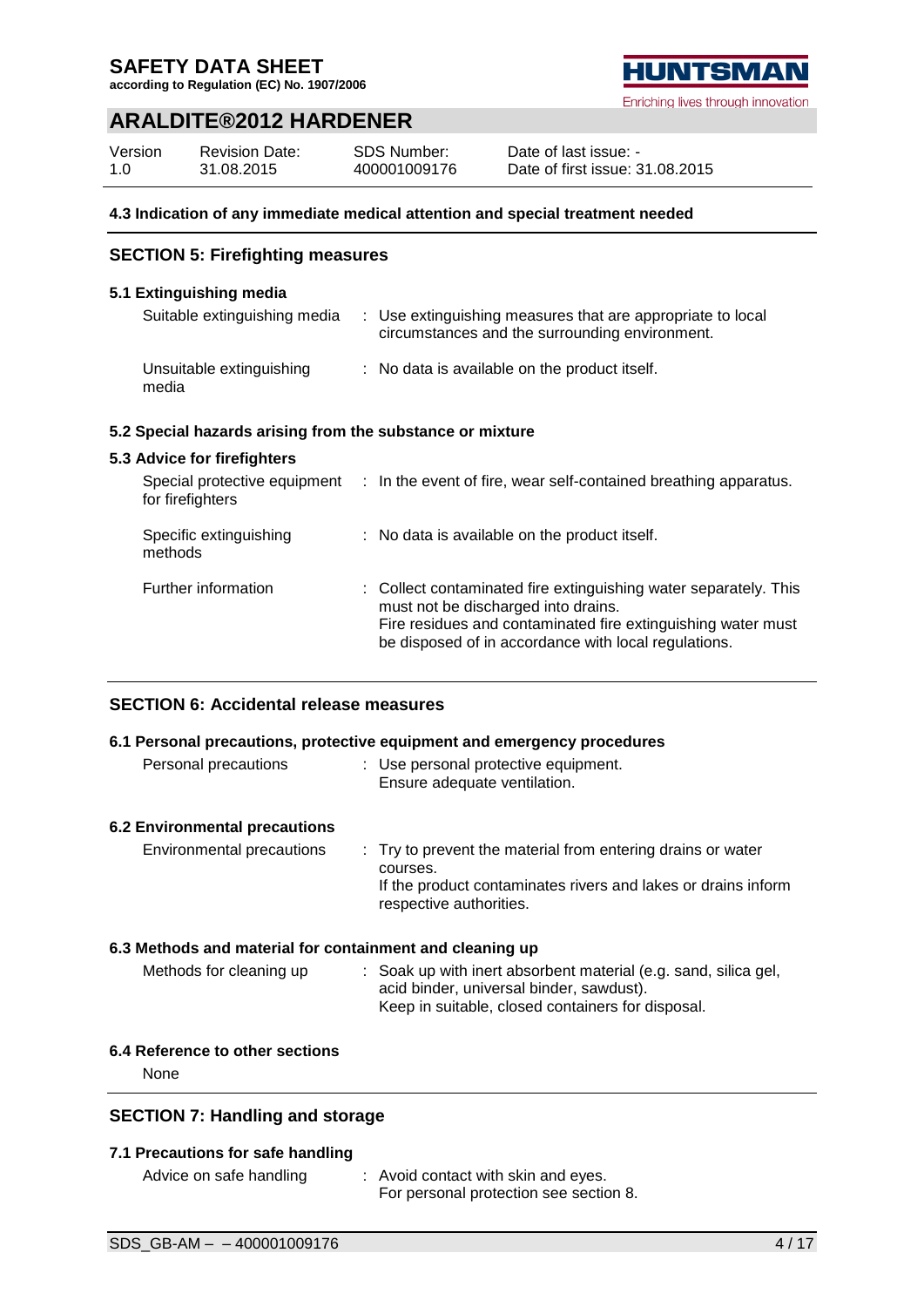**according to Regulation (EC) No. 1907/2006**



Enriching lives through innovation

# **ARALDITE®2012 HARDENER**

| Version<br>1.0 | <b>Revision Date:</b><br>31.08.2015                              | <b>SDS Number:</b><br>400001009176               | Date of last issue: -<br>Date of first issue: 31.08.2015                                                                                                                                                                                                                                                              |
|----------------|------------------------------------------------------------------|--------------------------------------------------|-----------------------------------------------------------------------------------------------------------------------------------------------------------------------------------------------------------------------------------------------------------------------------------------------------------------------|
|                |                                                                  | being used.<br>application area.<br>regulations. | Persons with a history of skin sensitisation problems or<br>asthma, allergies, chronic or recurrent respiratory disease<br>should not be employed in any process in which this mixture is<br>Smoking, eating and drinking should be prohibited in the<br>Dispose of rinse water in accordance with local and national |
|                | Advice on protection against<br>fire and explosion               |                                                  | : Normal measures for preventive fire protection.                                                                                                                                                                                                                                                                     |
|                | Hygiene measures                                                 |                                                  | : Handle in accordance with good industrial hygiene and safety<br>practice. When using do not eat or drink. When using do not<br>smoke. Wash hands before breaks and at the end of workday.                                                                                                                           |
|                | 7.2 Conditions for safe storage, including any incompatibilities |                                                  |                                                                                                                                                                                                                                                                                                                       |
|                | Requirements for storage<br>areas and containers                 | place.                                           | : Keep container tightly closed in a dry and well-ventilated                                                                                                                                                                                                                                                          |
|                | Advice on common storage                                         | : Strong acids                                   |                                                                                                                                                                                                                                                                                                                       |
|                |                                                                  | Strong bases                                     |                                                                                                                                                                                                                                                                                                                       |
|                |                                                                  | Strong oxidizing agents                          |                                                                                                                                                                                                                                                                                                                       |
|                | Other data                                                       |                                                  | No decomposition if stored and applied as directed.                                                                                                                                                                                                                                                                   |

#### **7.3 Specific end use(s)**

#### **SECTION 8: Exposure controls/personal protection**

#### **8.1 Control parameters**

#### **Occupational Exposure Limits**

| Components      | CAS-No.  | Value type (Form<br>of exposure) | Control parameters     | <b>Basis</b> |
|-----------------|----------|----------------------------------|------------------------|--------------|
| N-butyl acetate | 123-86-4 | TWA                              | $150$ ppm<br>724 mg/m3 | GB EH40      |
|                 |          | <b>STEL</b>                      | 200 ppm<br>966 mg/m3   | GB EH40      |

#### **Derived No Effect Level (DNEL) according to Regulation (EC) No. 1907/2006:**

| Value: 3.7 mg/m3<br>End Use: Workers<br>Exposure routes: Inhalation<br>Value: 7.5 mg/m3<br>End Use: Workers<br>Exposure routes: Inhalation<br>Potential health effects: Local effects<br>Value: $3.7 \text{ mg/m}$ 3 | Dimethyldipropyltriamine | : End Use: Workers<br>Exposure routes: Inhalation<br>Potential health effects: Systemic effects<br>Potential health effects: Systemic effects |  |
|----------------------------------------------------------------------------------------------------------------------------------------------------------------------------------------------------------------------|--------------------------|-----------------------------------------------------------------------------------------------------------------------------------------------|--|
|----------------------------------------------------------------------------------------------------------------------------------------------------------------------------------------------------------------------|--------------------------|-----------------------------------------------------------------------------------------------------------------------------------------------|--|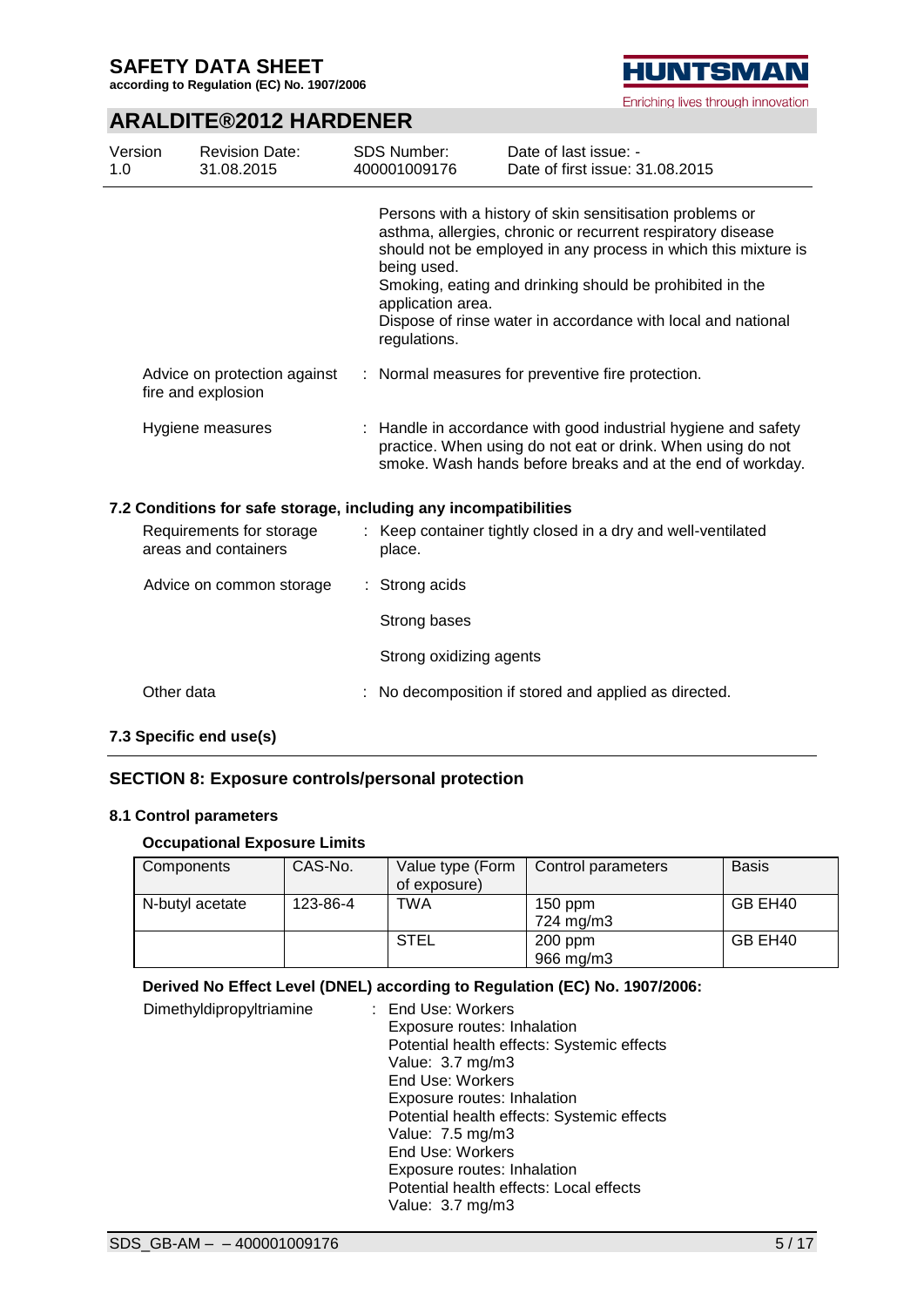**according to Regulation (EC) No. 1907/2006**



# **ARALDITE®2012 HARDENER**

| Version<br>1.0 |                | <b>Revision Date:</b><br>31.08.2015 | <b>SDS Number:</b><br>400001009176                                                                                                                                                                                   | Date of last issue: -<br>Date of first issue: 31.08.2015                                                                            |
|----------------|----------------|-------------------------------------|----------------------------------------------------------------------------------------------------------------------------------------------------------------------------------------------------------------------|-------------------------------------------------------------------------------------------------------------------------------------|
|                |                |                                     | End Use: Workers<br>Exposure routes: Inhalation<br>Value: 7.5 mg/m3<br>End Use: Workers<br><b>Exposure routes: Dermal</b>                                                                                            | Potential health effects: Local effects<br>Potential health effects: Systemic effects                                               |
|                |                |                                     | <b>End Use: Consumers</b><br>Exposure routes: Inhalation<br>Value: 0.65 mg/m3<br><b>End Use: Consumers</b><br>Exposure routes: Inhalation<br>Value: 0.65 mg/m3<br><b>End Use: Consumers</b><br>Exposure routes: Oral | Potential health effects: Systemic effects<br>Potential health effects: Local effects<br>Potential health effects: Systemic effects |
|                | $2,4,6-$<br>ol | tris(dimethylaminomethyl)phen       | End Use: Workers<br>Exposure routes: Inhalation<br>Value: 0.31 mg/m3                                                                                                                                                 | Potential health effects: Systemic effects                                                                                          |
|                |                |                                     |                                                                                                                                                                                                                      | Predicted No Effect Concentration (PNEC) according to Regulation (EC) No. 1907/2006:                                                |
|                |                | Dimethyldipropyltriamine            | Fresh water                                                                                                                                                                                                          | Value: 9.2 µg/lAssessment Factors                                                                                                   |
|                |                |                                     | Marine water                                                                                                                                                                                                         | Value: 0.92 µg/lAssessment Factors                                                                                                  |
|                |                |                                     | Freshwater - intermittent                                                                                                                                                                                            | Value: 92 µg/lAssessment Factors                                                                                                    |
|                |                |                                     | Sewage treatment plant                                                                                                                                                                                               | Value: 18.1 mg/lAssessment Factors                                                                                                  |
|                |                |                                     | Fresh water sediment                                                                                                                                                                                                 | Value: 0.0336 mg/kgEquilibrium method                                                                                               |
|                |                |                                     | Marine sediment                                                                                                                                                                                                      | Value: 0.00336 mg/kgEquilibrium method                                                                                              |
|                |                |                                     | Soil                                                                                                                                                                                                                 | Value: 0.00132 mg/kgEquilibrium method                                                                                              |
|                | $2,4,6-$<br>οI | tris(dimethylaminomethyl)phen       | : Fresh water                                                                                                                                                                                                        | Value: 0.084 mg/lAssessment Factors                                                                                                 |
|                |                |                                     | Marine water                                                                                                                                                                                                         | Value: 0.0084 mg/lAssessment Factors                                                                                                |
|                |                |                                     | Freshwater - intermittent                                                                                                                                                                                            | Value: 0.84 mg/lAssessment Factors                                                                                                  |
|                |                |                                     | Sewage treatment plant                                                                                                                                                                                               |                                                                                                                                     |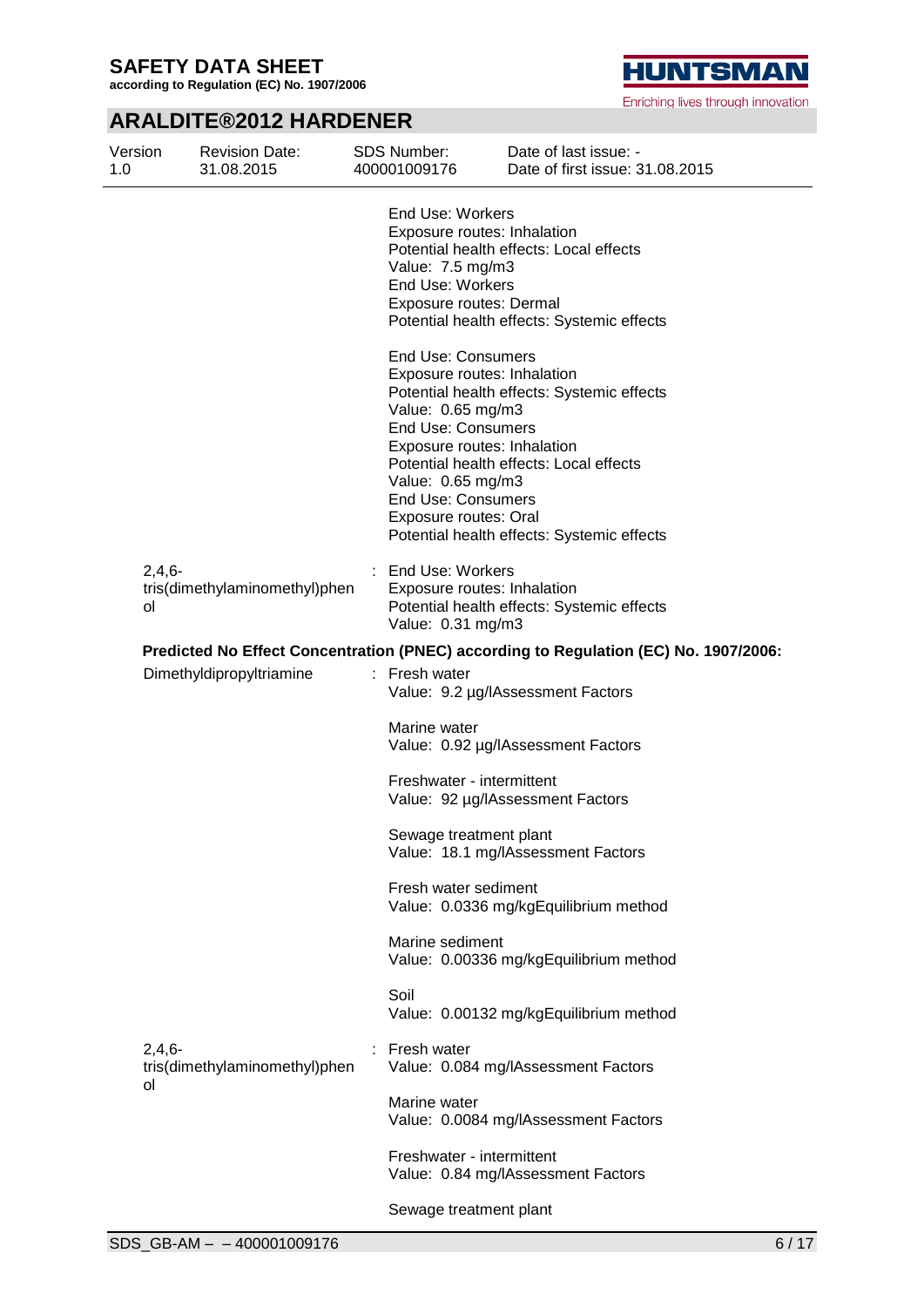**according to Regulation (EC) No. 1907/2006**

# **HUNTSMAN**

Enriching lives through innovation

# **ARALDITE®2012 HARDENER**

| Version | <b>Revision Date:</b> | <b>SDS Number:</b> | Date of last issue: -           |
|---------|-----------------------|--------------------|---------------------------------|
| 1.0     | 31.08.2015            | 400001009176       | Date of first issue: 31,08,2015 |

Value: 0.2 mg/lAssessment Factors

#### **8.2 Exposure controls**

| Personal protective equipment                     |                                                                                                                                                                                                                                                           |  |  |  |  |
|---------------------------------------------------|-----------------------------------------------------------------------------------------------------------------------------------------------------------------------------------------------------------------------------------------------------------|--|--|--|--|
| Eye protection                                    | : Eye wash bottle with pure water<br>Tightly fitting safety goggles                                                                                                                                                                                       |  |  |  |  |
| Hand protection<br>Material<br>Break through time | : butyl-rubber<br>$:$ > 8 h<br>Solvent-resistant gloves (butyl-rubber)<br>Nitrile rubber<br>10 - 480 min<br>Neoprene gloves                                                                                                                               |  |  |  |  |
| <b>Remarks</b>                                    | : Polyvinyl alcohol or nitrile- butyl-rubber gloves The selected<br>protective gloves have to satisfy the specifications of EU<br>Directive 89/686/EEC and the standard EN 374 derived from<br>it. Before removing gloves clean them with soap and water. |  |  |  |  |
| Skin and body protection                          | : impervious clothing<br>Choose body protection according to the amount and<br>concentration of the dangerous substance at the work place.                                                                                                                |  |  |  |  |
| Respiratory protection                            | : In the case of vapour formation use a respirator with an<br>approved filter.                                                                                                                                                                            |  |  |  |  |

#### **SECTION 9: Physical and chemical properties**

#### **9.1 Information on basic physical and chemical properties**

| Appearance                          | : liquid                                                    |
|-------------------------------------|-------------------------------------------------------------|
| Colour                              | : light yellow                                              |
| Odour                               | : unpleasant                                                |
| Boiling point                       | : $> 200 °C$                                                |
| Flash point                         | : > 100 °C<br>Method: Pensky-Martens closed cup, closed cup |
| Vapour pressure                     | : $< 0.01$ hPa (20 °C)                                      |
| Density                             | : 1.165 g/cm3 (25 °C)                                       |
| Solubility(ies)<br>Water solubility | : practically insoluble $(20 °C)$                           |
| Decomposition temperature           | : > 200 °C                                                  |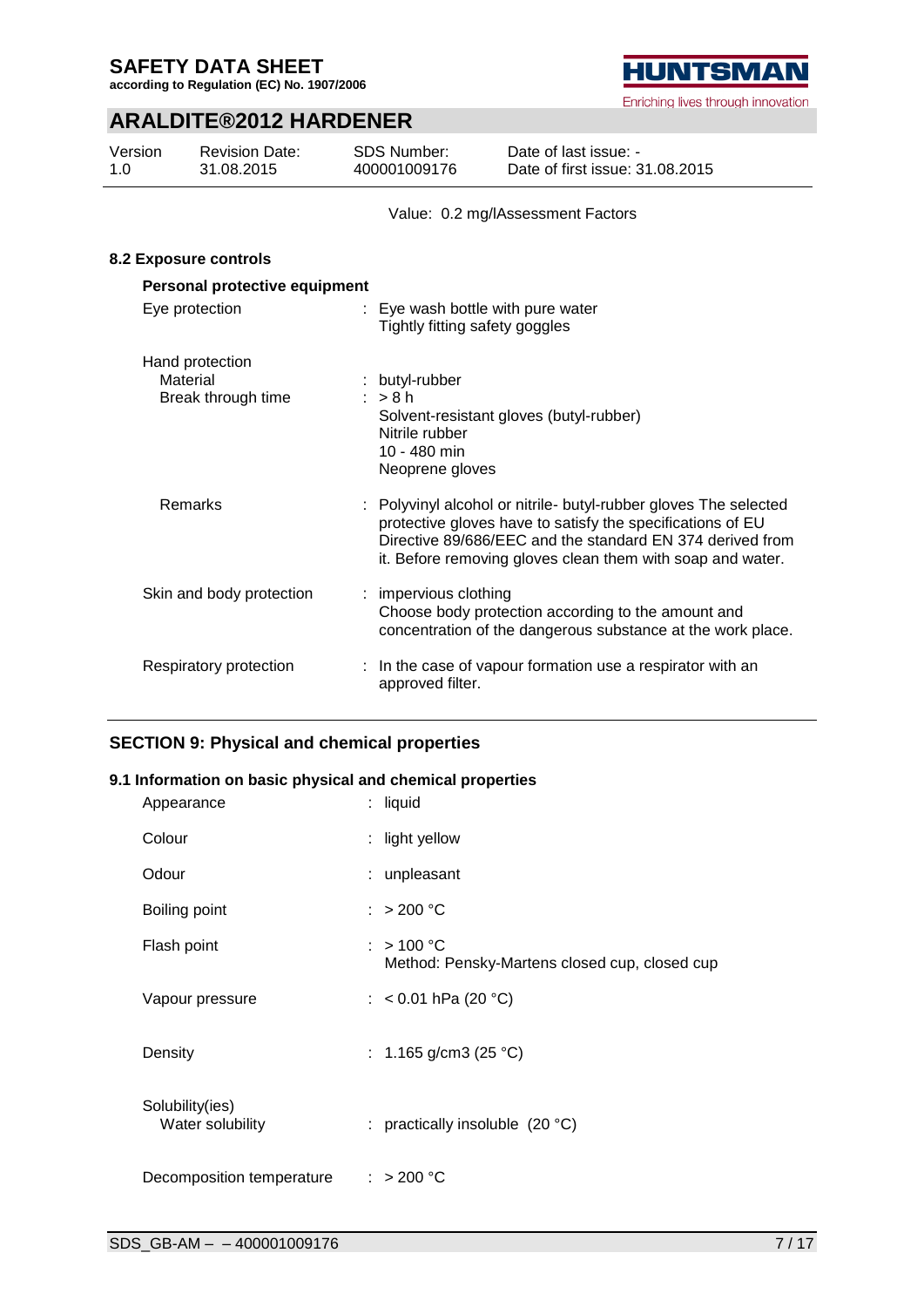**according to Regulation (EC) No. 1907/2006**

# **ARALDITE®2012 HARDENER**

| Version | <b>Revision Date:</b> |
|---------|-----------------------|
| 1.0     | 31.08.2015            |

400001009176

Date of last issue: - Date of first issue: 31.08.2015

Viscosity<br>Viscosity, dynamic

:  $20,000 - 40,000$  mPa.s (25 °C)

#### **9.2 Other information**

No data available

#### **SECTION 10: Stability and reactivity**

#### **10.1 Reactivity**

Stable under recommended storage conditions.

#### **10.2 Chemical stability**

No decomposition if stored and applied as directed.

#### **10.3 Possibility of hazardous reactions**

Hazardous reactions : Stable under recommended storage conditions. No decomposition if used as directed.

#### **10.4 Conditions to avoid**

| Conditions to avoid | No data available |
|---------------------|-------------------|
|---------------------|-------------------|

#### **10.5 Incompatible materials**

#### **10.6 Hazardous decomposition products**

Carbon oxides Burning produces noxious and toxic fumes.

#### **SECTION 11: Toxicological information**

#### **11.1 Information on toxicological effects**

| <b>Acute toxicity</b><br>Acute oral toxicity - Product                            | : LD50 (Rat, male and female): $2,631$ mg/kg<br>Method: OECD Test Guideline 401   |
|-----------------------------------------------------------------------------------|-----------------------------------------------------------------------------------|
| Acute inhalation toxicity                                                         | ∶ No data available                                                               |
| Acute dermal toxicity -<br>Product                                                | : LD50 (Rat, male and female): $>$ 4,000 mg/kg<br>Method: OECD Test Guideline 402 |
| Acute toxicity (other routes of $\therefore$ No data available<br>administration) |                                                                                   |
| <b>Skin corrosion/irritation</b>                                                  |                                                                                   |

#### **Product:**

Species: Rabbit Assessment: Mild skin irritant Method: OECD Test Guideline 404



SDS Number: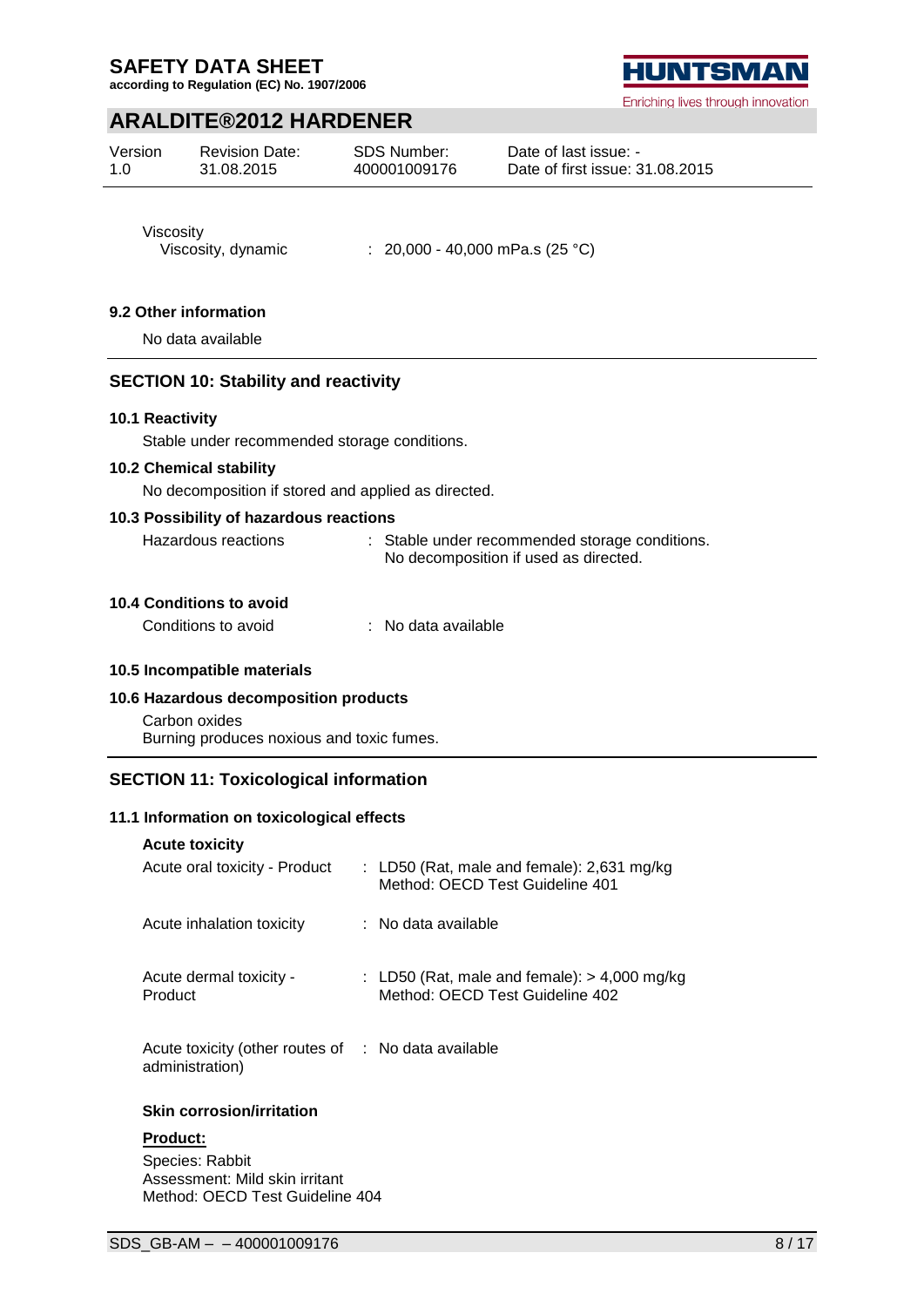**according to Regulation (EC) No. 1907/2006**

# **ARALDITE®2012 HARDENER**

Version 1.0

Revision Date: 31.08.2015



Enriching lives through innovation

Date of last issue: - Date of first issue: 31.08.2015

Result: No skin irritation

#### **Serious eye damage/eye irritation**

#### **Product:**

Species: Rabbit Assessment: Mild eye irritant Method: OPPTS 870.2400 Result: Irritating to eyes.

#### **Respiratory or skin sensitisation**

#### **Components:**

Dimethyldipropyltriamine**:** Exposure routes: Skin Species: Guinea pig Method: OECD Test Guideline 406 Result: Causes sensitisation.

2,4,6-tris(dimethylaminomethyl)phenol**:** Exposure routes: Skin Species: Guinea pig Method: OECD Test Guideline 406 Result: negative

N-butyl acetate**:** Exposure routes: Skin Species: Guinea pig Result: Does not cause skin sensitisation.

Assessment: No data available

SDS Number: 400001009176

#### **Germ cell mutagenicity**

#### **Product:**

| Genotoxicity in vitro | $\therefore$ Concentration: 5000 ug/plate<br>Metabolic activation: with and without metabolic activation<br>Method: OECD Test Guideline 471 |
|-----------------------|---------------------------------------------------------------------------------------------------------------------------------------------|
|                       | Result: negative                                                                                                                            |

Genotoxicity in vivo : No data available

#### **Carcinogenicity**

#### **Components:**

Dimethyldipropyltriamine**:** Species: Mouse, (male) Application Route: Dermal Exposure time: 20 month(s) Frequency of Treatment: 3 daily Result: negative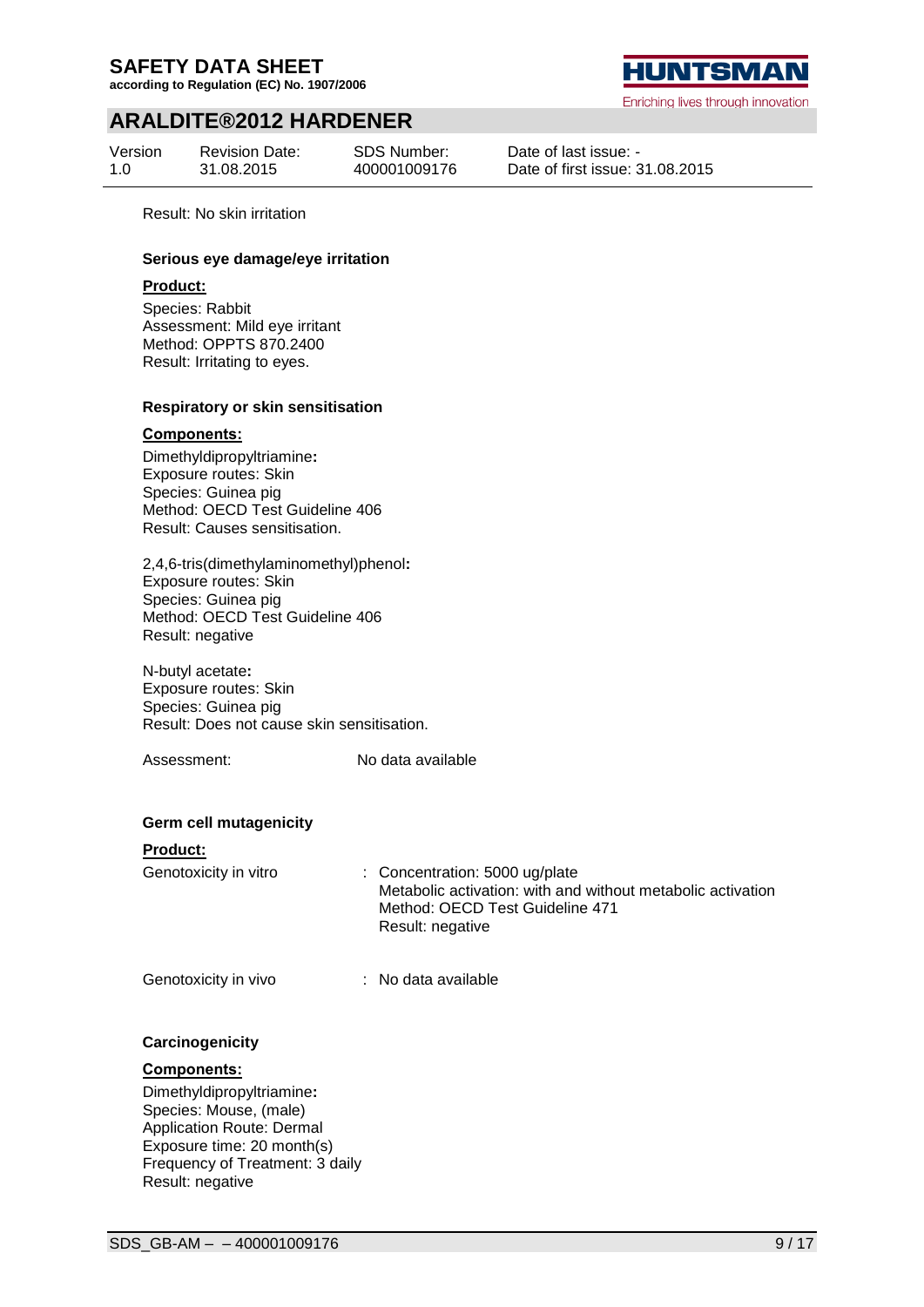**according to Regulation (EC) No. 1907/2006**

### **ARALDITE®2012 HARDENER**



#### **Components:**

| Dimethyldipropyltriamine: |                                                                    |
|---------------------------|--------------------------------------------------------------------|
| Reproductive toxicity -   | : No evidence of adverse effects on sexual function and fertility, |
| Assessment                | or on development, based on animal experiments.                    |

#### **STOT - single exposure**

No data available

#### **STOT - repeated exposure**

#### **Components:**

2,4,6-tris(dimethylaminomethyl)phenol**:** Target Organs: Brain Assessment: May cause damage to organs through prolonged or repeated exposure.

#### **Repeated dose toxicity**

#### **Components:**

Dimethyldipropyltriamine**:** Species: Rat, male and female NOEC: 550 Application Route: Ingestion



Enriching lives through innovation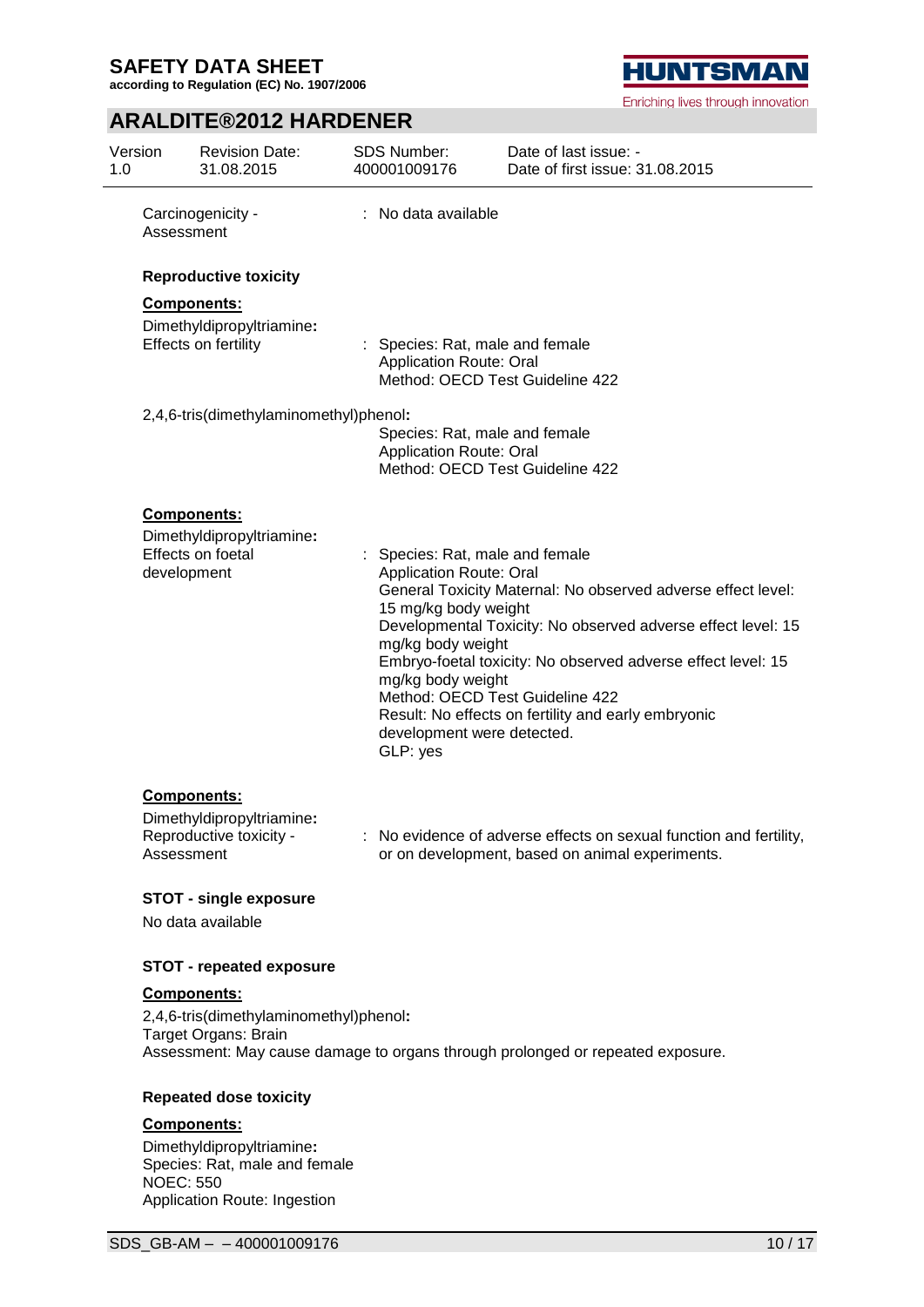**according to Regulation (EC) No. 1907/2006**

# **ARALDITE®2012 HARDENER**

| Version | <b>Revision Date:</b> | <b>SDS Number:</b> | Date |
|---------|-----------------------|--------------------|------|
| -1.0    | 31.08.2015            | 400001009176       | Date |

Test atmosphere: vapour Exposure time: 3 WeeksNumber of exposures: 7 d Method: Subchronic toxicity

Species: Mouse, male No observed adverse effect level: >= 56.3 Application Route: Skin contact Exposure time: 20 hNumber of exposures: 3 d Method: Chronic toxicity

2,4,6-tris(dimethylaminomethyl)phenol**:** Species: Rat, male and female No-observed-effect level: 15 mg/kg Application Route: Ingestion Exposure time: 1,032 hNumber of exposures: 7 d Method: Subacute toxicity

Repeated dose toxicity - Assessment : No data available

#### **Aspiration toxicity**

No data available

#### **Experience with human exposure**

| General Information: | No data available |
|----------------------|-------------------|
| Inhalation:          | No data available |
| Skin contact:        | No data available |

- Eye contact: No data available
- Ingestion: No data available

# **Toxicology, Metabolism, Distribution**

No data available

#### **Neurological effects** No data available

#### **Further information**

**Product:** Remarks: No data available



Enriching lives through innovation

of last issue: of first issue: 31.08.2015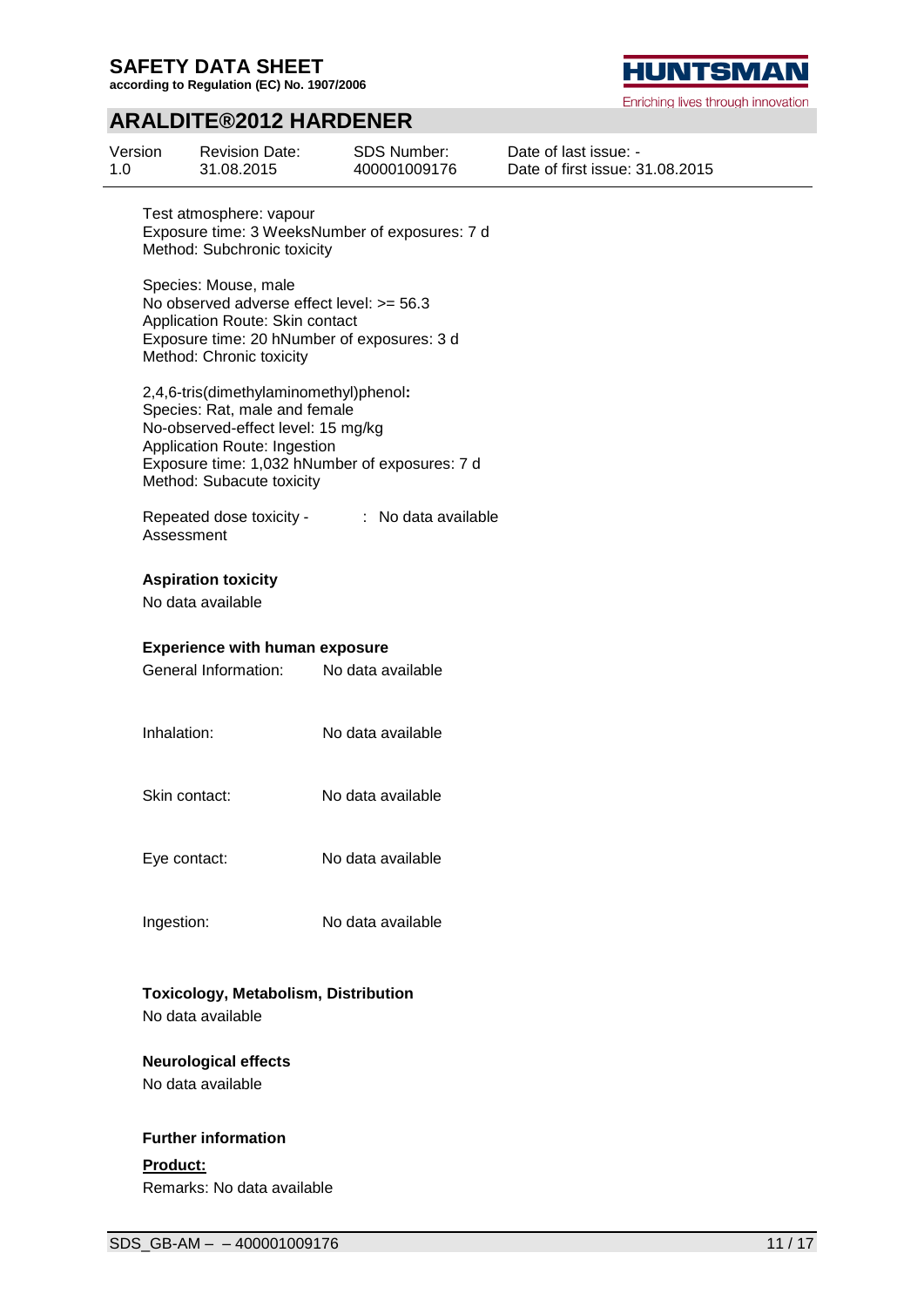**according to Regulation (EC) No. 1907/2006**

# **ARALDITE®2012 HARDENER**

| Version | <b>Revision Date:</b> | <b>SDS Number:</b> |
|---------|-----------------------|--------------------|
| 1.0     | 31.08.2015            | 400001009176       |

# **HUNTSMAN**

Enriching lives through innovation

Date of last issue: - Date of first issue: 31.08.2015

### **SECTION 12: Ecological information**

#### **12.1 Toxicity**

| <b>Components:</b>                                     |                                                                                                                                                                                            |
|--------------------------------------------------------|--------------------------------------------------------------------------------------------------------------------------------------------------------------------------------------------|
| Dimethyldipropyltriamine:                              |                                                                                                                                                                                            |
| Toxicity to fish                                       | : LC50 (Brachydanio rerio (zebrafish)): > 100 mg/l<br>Exposure time: 96 h<br>Test Type: static test<br>Test substance: Fresh water<br>Method: OECD Test Guideline 203                      |
| Toxicity to daphnia and other<br>aquatic invertebrates | : EC50 (Daphnia magna (Water flea)): 9.2 mg/l<br>Exposure time: 48 h<br>Test Type: static test<br>Test substance: Fresh water<br>Method: OECD Test Guideline 202                           |
| Toxicity to algae                                      | : ErC50 (Selenastrum capricornutum (green algae)): 21 mg/l<br>Exposure time: 72 h<br>Test Type: static test<br>Test substance: Fresh water<br>Method: OECD Test Guideline 201              |
| Toxicity to bacteria                                   | : EC50 (Pseudomonas putida): 181 mg/l<br>Exposure time: 16 h<br>Test Type: static test<br>Test substance: Fresh water<br>Method: DIN 38 412 Part 8                                         |
| 2,4,6-tris(dimethylaminomethyl)phenol:                 |                                                                                                                                                                                            |
| Toxicity to fish                                       | : LC50 (Cyprinus carpio (Carp)): 175 mg/l<br>Exposure time: 96 h<br>Test Type: static test<br>Test substance: Fresh water                                                                  |
| Toxicity to daphnia and other<br>aquatic invertebrates | : LC50 : 718 mg/l<br>Exposure time: 96 h<br>Test Type: static test<br>Test substance: Marine water                                                                                         |
| Toxicity to algae                                      | : ErC50 (Desmodesmus subspicatus (Scenedesmus<br>subspicatus)): 84 mg/l<br>Exposure time: 72 h<br>Test Type: static test<br>Test substance: Fresh water<br>Method: OECD Test Guideline 201 |
| N-butyl acetate:                                       |                                                                                                                                                                                            |
| Toxicity to fish                                       | : EC50 (Menidia beryllina (Silverside)): 185 mg/l<br>Exposure time: 96 h                                                                                                                   |
| Toxicity to daphnia and other<br>aquatic invertebrates | : EC50 : 205 mg/l<br>Exposure time: 24 h                                                                                                                                                   |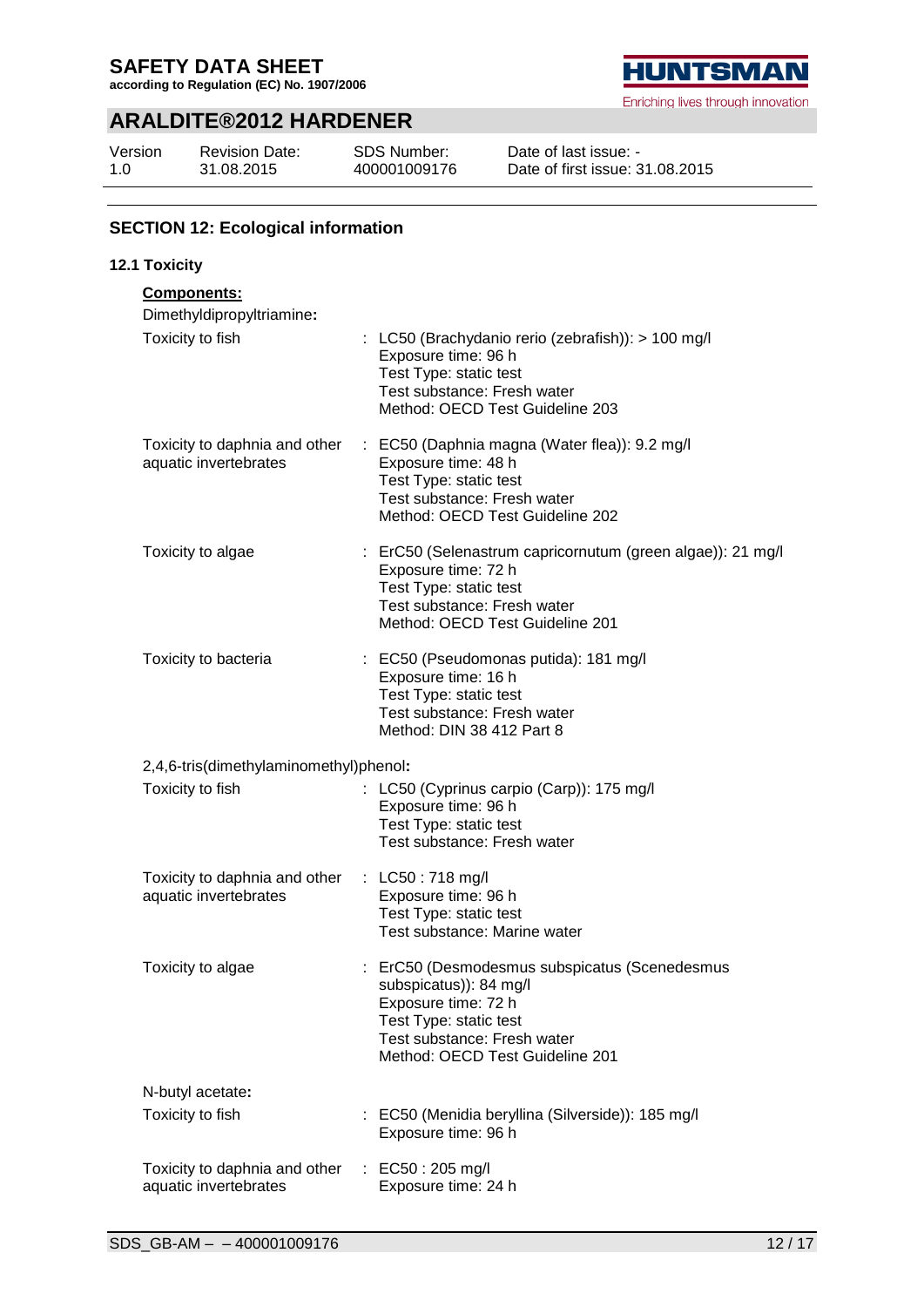**according to Regulation (EC) No. 1907/2006**

# **ARALDITE®2012 HARDENER**

| 1.0 | Version       | <b>Revision Date:</b><br>31.08.2015                    | <b>SDS Number:</b><br>400001009176                                                                  | Date of last issue: -<br>Date of first issue: 31.08.2015                                                                   |
|-----|---------------|--------------------------------------------------------|-----------------------------------------------------------------------------------------------------|----------------------------------------------------------------------------------------------------------------------------|
|     |               | Toxicity to algae                                      | subspicatus)): 674.7 mg/l<br>Exposure time: 72 h                                                    | : EC50 (Desmodesmus subspicatus (Scenedesmus                                                                               |
|     |               | Toxicity to bacteria                                   | : IC0 : 1,200 mg/l<br>Exposure time: 24 h                                                           |                                                                                                                            |
|     |               | 12.2 Persistence and degradability                     |                                                                                                     |                                                                                                                            |
|     |               | <b>Components:</b>                                     |                                                                                                     |                                                                                                                            |
|     |               | Dimethyldipropyltriamine:                              |                                                                                                     |                                                                                                                            |
|     |               | Biodegradability                                       | : Result: Readily biodegradable<br>Biodegradation: 100 %<br>Exposure time: 28 d<br>Method: ISO      |                                                                                                                            |
|     |               | 2,4,6-tris(dimethylaminomethyl)phenol:                 |                                                                                                     |                                                                                                                            |
|     |               | Biodegradability                                       | : Inoculum: activated sludge<br>Concentration: 2 mg/l<br>Biodegradation: 4 %<br>Exposure time: 28 d | Result: Not readily biodegradable.<br>Method: OECD Test Guideline 301D                                                     |
|     |               | N-butyl acetate:                                       |                                                                                                     |                                                                                                                            |
|     |               | Biodegradability                                       | Result: Readily biodegradable<br>Biodegradation: 98 %<br>Exposure time: 28 d                        |                                                                                                                            |
|     |               | 12.3 Bioaccumulative potential                         |                                                                                                     |                                                                                                                            |
|     |               | <b>Components:</b>                                     |                                                                                                     |                                                                                                                            |
|     | octanol/water | Dimethyldipropyltriamine:<br>Partition coefficient: n- | $:$ log Pow: $0.5$                                                                                  |                                                                                                                            |
|     |               |                                                        | log Pow: -0.56 (25 °C)<br>pH: 11.6                                                                  | Method: OECD Test Guideline 107                                                                                            |
|     |               | 2,4,6-tris(dimethylaminomethyl)phenol:                 |                                                                                                     |                                                                                                                            |
|     | octanol/water | Partition coefficient: n-                              | : $log Pow: 0.219 (21.5 °C)$<br>Method: OPPTS 830.7550                                              |                                                                                                                            |
|     |               | N-butyl acetate:<br>Bioaccumulation                    |                                                                                                     | : Bioconcentration factor (BCF): 4 - 14                                                                                    |
|     |               | 12.4 Mobility in soil<br>No data available             |                                                                                                     |                                                                                                                            |
|     |               | 12.5 Results of PBT and vPvB assessment                |                                                                                                     |                                                                                                                            |
|     | Product:      |                                                        |                                                                                                     |                                                                                                                            |
|     | Assessment    |                                                        |                                                                                                     | : This substance/mixture contains no components considered<br>to be either persistent, bioaccumulative and toxic (PBT), or |



Enriching lives through innovation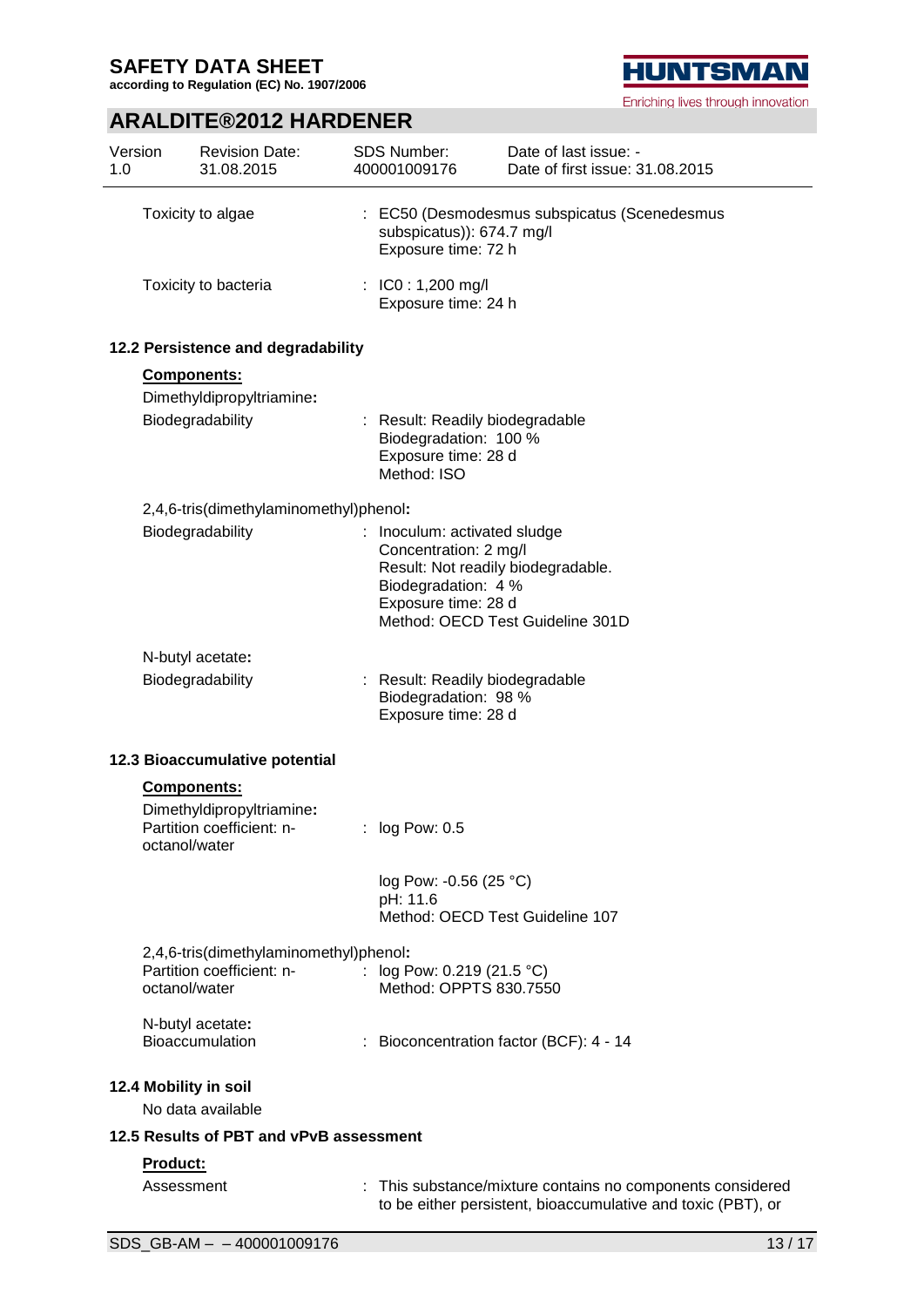**according to Regulation (EC) No. 1907/2006**

# **ARALDITE®2012 HARDENER**

| Version | <b>Revision Date:</b> | SDS Number:  | Date of last issue: -                                        |  |
|---------|-----------------------|--------------|--------------------------------------------------------------|--|
| 1 O     | 31.08.2015            | 400001009176 | Date of first issue: 31.08.2015                              |  |
|         |                       |              | very persistent and very bioaccumulative (vPvB) at levels of |  |

0.1% or higher..

#### **12.6 Other adverse effects**

#### **Product:**

| Additional ecological | : Remarks: An environmental hazard cannot be excluded in the |  |
|-----------------------|--------------------------------------------------------------|--|
| information           | event of unprofessional handling or disposal.                |  |
|                       | Harmful to aquatic organisms, may cause long-term adverse    |  |
|                       | effects in the aquatic environment.                          |  |

#### **SECTION 13: Disposal considerations**

| 13.1 Waste treatment methods |                                                                                                                                                                                                                                                           |
|------------------------------|-----------------------------------------------------------------------------------------------------------------------------------------------------------------------------------------------------------------------------------------------------------|
| Product                      | : The product should not be allowed to enter drains, water<br>courses or the soil.<br>Do not contaminate ponds, waterways or ditches with<br>chemical or used container.<br>Offer surplus and non-recyclable solutions to a licensed<br>disposal company. |
| Contaminated packaging       | : Empty remaining contents.<br>Dispose of as unused product.<br>Do not re-use empty containers.                                                                                                                                                           |

### **SECTION 14: Transport information**

#### **IATA**

Not regulated as a dangerous good

#### **IMDG**

Not regulated as a dangerous good

#### **ADR**

Not regulated as a dangerous good

#### **RID**

Not regulated as a dangerous good

**Transport in bulk according to Annex II of MARPOL 73/78 and the IBC Code** Not applicable for product as supplied.

#### **SECTION 15: Regulatory information**

#### **15.1 Safety, health and environmental regulations/legislation specific for the substance or mixture**

REACH - Candidate List of Substances of Very High Concern for Authorisation (Article 59). : Not applicable



Enriching lives through innovation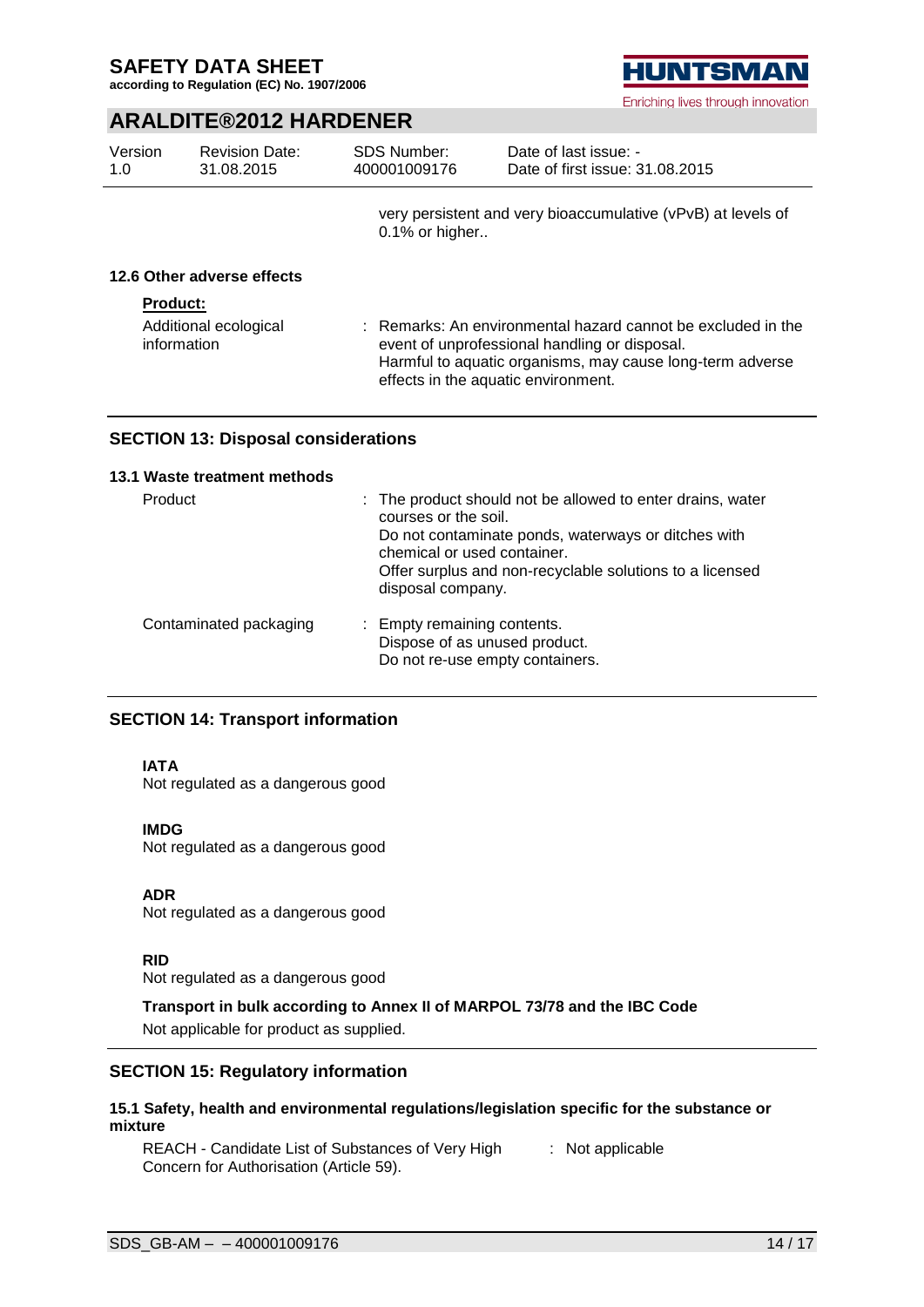**according to Regulation (EC) No. 1907/2006**



# **ARALDITE®2012 HARDENER**

| 1.0 | Version<br><b>Revision Date:</b><br>31.08.2015 |                                                 | <b>SDS Number:</b><br>400001009176 | Date of last issue: -<br>Date of first issue: 31.08.2015                                                                                                                                                                                       |  |
|-----|------------------------------------------------|-------------------------------------------------|------------------------------------|------------------------------------------------------------------------------------------------------------------------------------------------------------------------------------------------------------------------------------------------|--|
|     |                                                | accident hazards involving dangerous substances | Not applicable                     | Seveso II - Directive 2003/105/EC amending Council Directive 96/82/EC on the control of major-                                                                                                                                                 |  |
|     |                                                | Volatile organic compounds                      |                                    | Directive 2010/75/EU of 24 November 2010 on industrial<br>emissions (integrated pollution prevention and control)<br>Volatile organic compounds (VOC) content: 2.67 %, 31.07 g/l<br>Remarks: VOC content excluding water                       |  |
|     |                                                |                                                 | on wood surfaces                   | Directive 2010/75/EU of 24 November 2010 on industrial<br>emissions (integrated pollution prevention and control)<br>Volatile organic compounds (VOC) content: 2.67 %, 31.07 g/l<br>Remarks: VOC content valid only for coating materials used |  |
|     |                                                |                                                 |                                    | The components of this product are reported in the following inventories:                                                                                                                                                                      |  |
|     | <b>CH INV</b>                                  |                                                 | Inventory                          | The formulation contains substances listed on the Swiss                                                                                                                                                                                        |  |
|     | <b>TSCA</b>                                    |                                                 | : On TSCA Inventory                |                                                                                                                                                                                                                                                |  |
|     | <b>DSL</b>                                     |                                                 | DSL.                               | This product contains the following components listed on the<br>Canadian NDSL. All other components are on the Canadian                                                                                                                        |  |
|     | <b>AICS</b>                                    |                                                 |                                    | : On the inventory, or in compliance with the inventory                                                                                                                                                                                        |  |
|     | <b>NZIoC</b>                                   |                                                 |                                    | : Not in compliance with the inventory                                                                                                                                                                                                         |  |
|     | <b>ENCS</b>                                    |                                                 | : Low volume exemption             |                                                                                                                                                                                                                                                |  |
|     | <b>ISHL</b>                                    |                                                 |                                    | : On the inventory, or in compliance with the inventory                                                                                                                                                                                        |  |
|     | KECI                                           |                                                 |                                    | On the inventory, or in compliance with the inventory                                                                                                                                                                                          |  |
|     | <b>PICCS</b>                                   |                                                 |                                    | : On the inventory, or in compliance with the inventory                                                                                                                                                                                        |  |
|     | <b>IECSC</b>                                   |                                                 |                                    | On the inventory, or in compliance with the inventory                                                                                                                                                                                          |  |

#### **Inventories**

AICS (Australia), DSL (Canada), IECSC (China), REACH (European Union), ENCS (Japan), ISHL (Japan), KECI (Korea), NZIoC (New Zealand), PICCS (Philippines), TSCA (USA)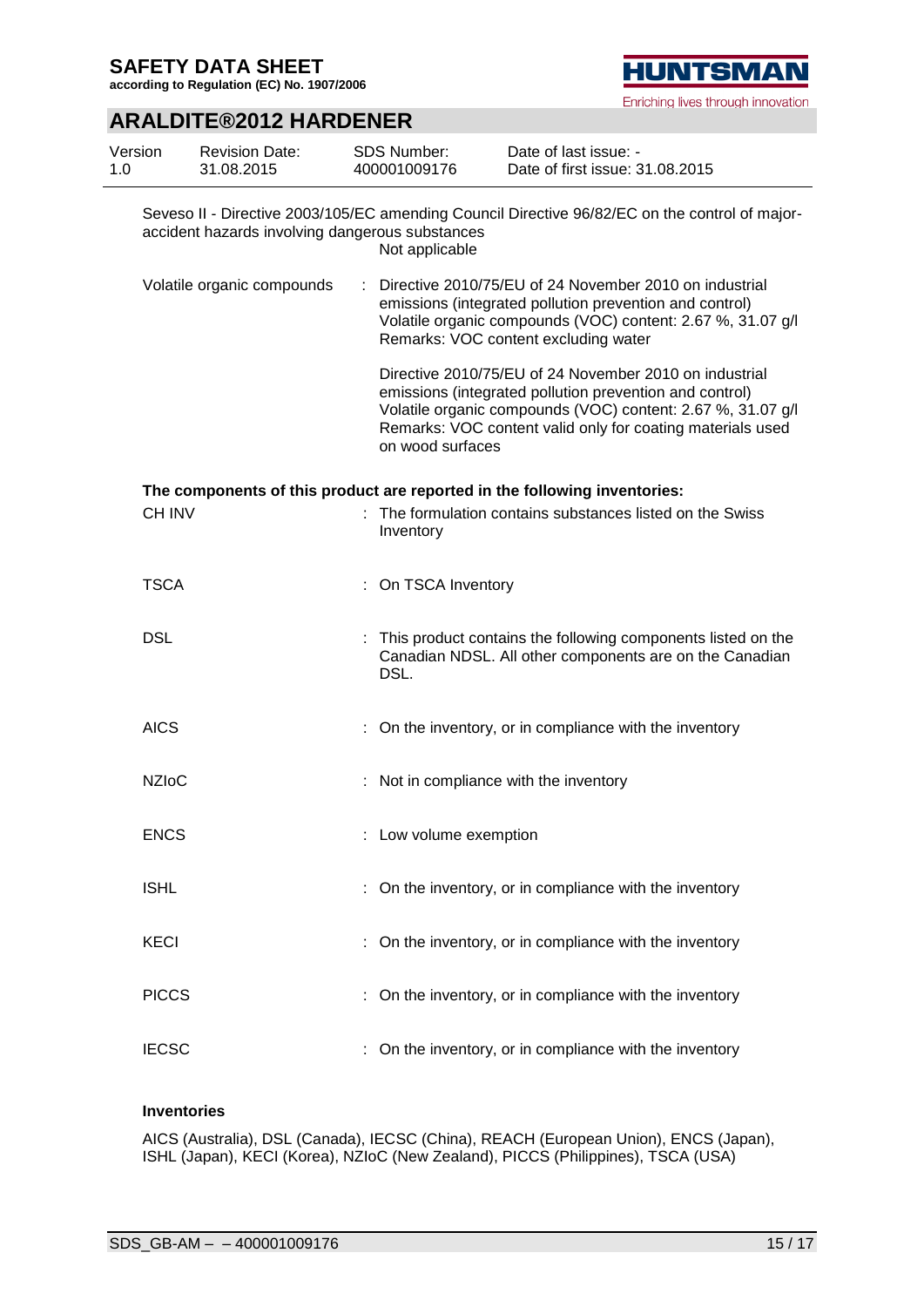**according to Regulation (EC) No. 1907/2006**

# **ARALDITE®2012 HARDENER**

| Version | <b>Revision Date:</b> | SDS Number:  | Date of last issue: -           |
|---------|-----------------------|--------------|---------------------------------|
| 1.0     | 31.08.2015            | 400001009176 | Date of first issue: 31,08,2015 |

#### **15.2 Chemical Safety Assessment**

#### **SECTION 16: Other information**

#### **Full text of H-Statements**

| H226                             |  | : Flammable liquid and vapour.                       |  |  |
|----------------------------------|--|------------------------------------------------------|--|--|
| H302                             |  | : Harmful if swallowed.                              |  |  |
| H311                             |  | : Toxic in contact with skin.                        |  |  |
| H314                             |  | : Causes severe skin burns and eye damage.           |  |  |
| H317                             |  | : May cause an allergic skin reaction.               |  |  |
| H318                             |  | : Causes serious eye damage.                         |  |  |
| H332                             |  | $:$ Harmful if inhaled.                              |  |  |
| H336                             |  | : May cause drowsiness or dizziness.                 |  |  |
| H411                             |  | : Toxic to aquatic life with long lasting effects.   |  |  |
| H412                             |  | : Harmful to aquatic life with long lasting effects. |  |  |
| Full text of other abbreviations |  |                                                      |  |  |
| Acute Tox.                       |  | $:$ Acute toxicity                                   |  |  |
| Aquatic Chronic                  |  | : Chronic aquatic toxicity                           |  |  |
| Eye Dam.                         |  | : Serious eye damage                                 |  |  |
| Flam. Liq.                       |  | : Flammable liquids                                  |  |  |
|                                  |  |                                                      |  |  |

- Skin Corr. **: Skin corrosion**
- Skin Sens. The Skin sensitisation<br>STOT SE Specific target orc
	- : Specific target organ toxicity single exposure

While the information and recommendations in this publication are to the best of our knowledge, information and belief accurate at the date of publication, NOTHING HEREIN IS TO BE CONSTRUED AS A WARRANTY, EXPRESS OR OTHERWISE.

IN ALL CASES, IT IS THE RESPONSIBILITY OF THE USER TO DETERMINE THE APPLICABILITY OF SUCH INFORMATION AND RECOMMENDATIONS AND THE SUITABILITY OF ANY PRODUCT FOR ITS OWN PARTICULAR PURPOSE. THE PRODUCT MAY PRESENT HAZARDS AND SHOULD BE USED WITH CAUTION. WHILE CERTAIN HAZARDS ARE DESCRIBED IN THIS PUBLICATION, NO GUARANTEE IS MADE THAT THESE ARE THE ONLY HAZARDS THAT EXIST.

Hazards, toxicity and behaviour of the products may differ when used with other materials and are dependent upon the manufacturing circumstances or other processes. Such hazards, toxicity and behaviour should be determined by the user and made known to handlers, processors and end users.

**NO PERSON OR ORGANIZATION EXCEPT A DULY AUTHORIZED HUNTSMAN EMPLOYEE IS AUTHORIZED TO PROVIDE OR MAKE AVAILABLE DATA SHEETS FOR HUNTSMAN PRODUCTS. DATA SHEETS FROM UNAUTHORIZED SOURCES MAY CONTAIN INFORMATION THAT IS NO LONGER CURRENT OR ACCURATE. NO PART OF THIS DATA SHEET MAY BE REPRODUCED OR TRANSMITTED IN ANY FORM, OR BY ANY MEANS, WITHOUT PERMISSION IN WRITING FROM HUNTSMAN. ALL REQUESTS FOR PERMISSION TO REPRODUCE MATERIAL FROM THIS DATA SHEET SHOULD BE DIRECTED TO HUNTSMAN, MANAGER, PRODUCT SAFETY AT THE ABOVE ADDRESS.**



Enriching lives through innovation

 $SDS GB-AM - -400001009176$  16 / 17